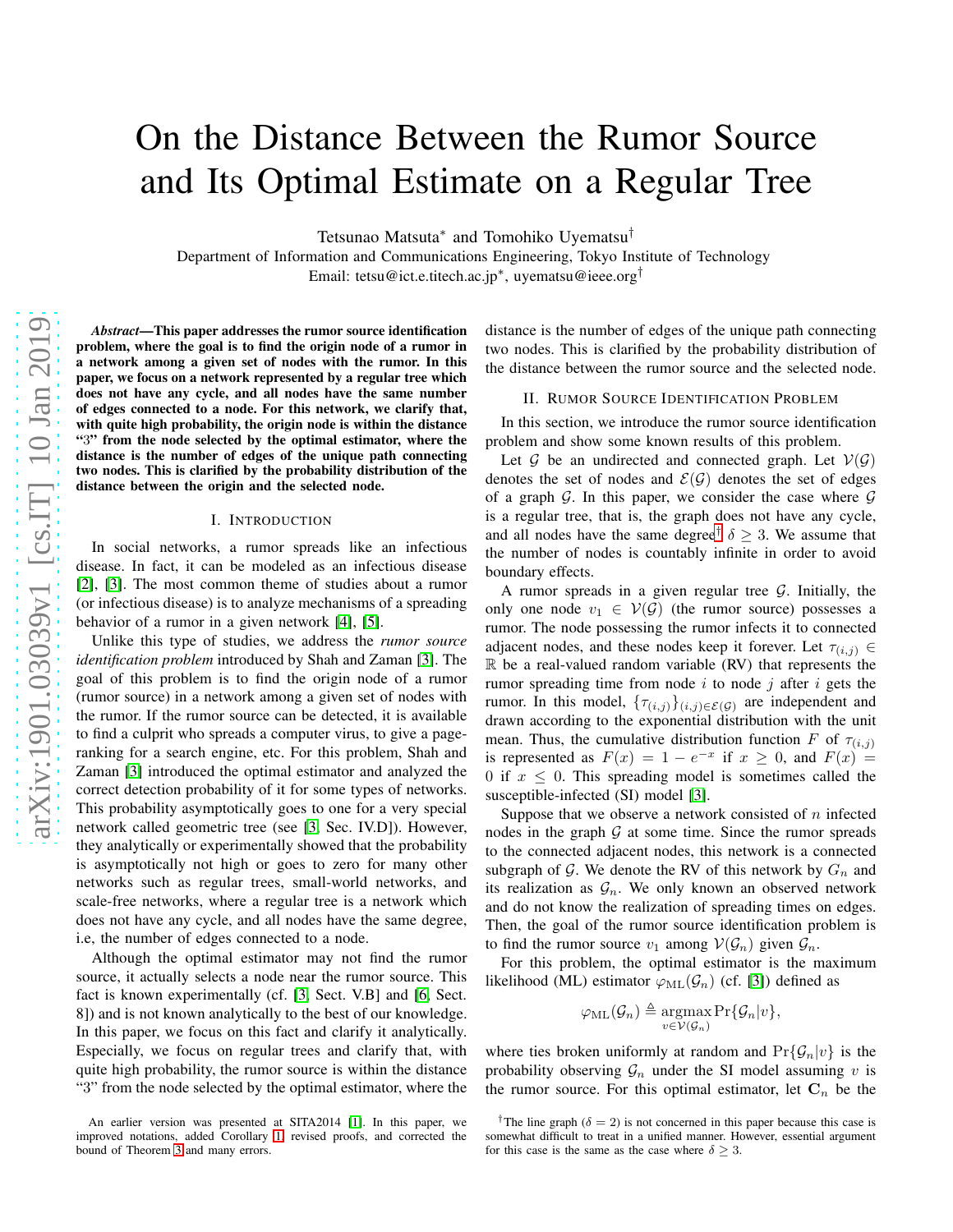correct detection probability when a graph of  $n$  infected nodes is observed, i.e.,  $\mathbf{C}_n = \Pr\{\varphi_{\text{ML}}(G_n) = v_1\}$ . Shah and Zaman [\[7\]](#page-13-6) showed the asymptotic behavior of  $\mathbf{C}_n$  as the next theorem.

<span id="page-1-4"></span>Theorem 1 ( [\[7,](#page-13-6) Theorem 3.1]). For a regular tree with degree  $\delta \geq 3$ , it holds that

$$
\lim_{n \to \infty} \mathbf{C}_n = \delta I_{1/2} \left( \frac{1}{\delta - 2}, \frac{\delta - 1}{\delta - 2} \right) - (\delta - 1), \tag{1}
$$

where  $I_x(a, b)$  is the regularized incomplete beta function defined as  $I_x(a, b) \triangleq \frac{\Gamma(a+b)}{\Gamma(a)\Gamma(b)}$  $\frac{\Gamma(a+b)}{\Gamma(a)\Gamma(b)}\int_0^x t^{a-1}(1-t)^{b-1}dt$ , and  $\Gamma(\cdot)$ is the Gamma function.

According to this theorem, when  $\delta = 3$ ,  $\lim_{n \to \infty} C_n$  = 0.25. Moreover, it rapidly converges to  $1-\ln(2) \approx 0.307$  as  $\delta$ goes to infinity (cf. [\[7,](#page-13-6) Corollary 1 and Figure 3]). This means that, unfortunately, the correct detection probability is *not* high for regular trees.

#### III. MAIN RESULTS

In this section, we show that the ML estimator can select a node near the rumor source with high probability.

To this end, we clarify the probability distribution of the distance  $d > 1$ ) between the rumor source and the node selected by the ML estimator. We denote this probability by  $\mathbf{D}_n(d)$  and define it as

$$
\mathbf{D}_n(d) \triangleq \Pr\{d_{\mathcal{G}}(\hat{V}_n, v_1) = d\},\tag{2}
$$

where  $\hat{V}_n = \varphi_{\text{ML}}(G_n)$  and  $d_{\mathcal{G}}(v, w)$  denotes the distance between nodes v and w on the graph G. Note that  $D_n(0) = \mathbf{C}_n$ .

When  $\delta = 3$ , we can clarify a closed-form expression of the asymptotic behavior of  $D_n(d)$  as the next theorem.

<span id="page-1-5"></span>**Theorem 2.** Let  $\delta = 3$ . Then, for any  $d \ge 1$ , we have

$$
\lim_{n \to \infty} \mathbf{D}_n(d) = f(d),
$$

where

$$
f(d) = 3 \cdot 2^{d-1} (-1)^d
$$
  
\$\times \left( \sum\_{l=1}^d (-1)^l \left( \frac{(\ln 2)^l}{l!} - 2 + \sum\_{m=0}^l \frac{(\ln 2)^m}{m!} \right) + \frac{1}{4} \right)\$.

We denote the rising factorial  $x(x+1)(x+2)\cdots(x+k-1)$ by  $x^k$ . The next theorem gives tight upper and lower bounds of  $\lim_{n\to\infty}$   $\mathbf{D}_n(d)$  for more general degrees.

<span id="page-1-1"></span>**Theorem 3.** For any  $\delta \geq 3$ ,  $d \geq 1$ , and  $m \in \mathbb{N}$ , we have

$$
0 \leq \lim_{n \to \infty} \mathbf{D}_n(d) - g(\delta, d, m) \leq \epsilon_m,
$$



<span id="page-1-2"></span>Fig. 1.  $\sum_{l=0}^{d} f(l)$  and  $\sum_{l=0}^{d} g(6, l, 40)$ .  $\sum_{l=0}^{3} g(6, l, 40) \approx 0.985$ . j. 1.  $\sum_{l=0}^{a} f(l)$  and  $\sum_{l=0}^{a} g(6, l, 40)$ .  $\sum_{l=0}^{3} f(l) \approx 0.968$ .<br> $\sum_{l=0}^{3} g(6, l, 40) \approx 0.985$ .

<span id="page-1-3"></span>where  $\epsilon_m = e^2(8 + 5m + m^2)2^{3-m}$ ,

$$
g(\delta, d, m) = \delta(\delta - 1)^{d-1} \sum_{k=d+1}^{m} p_1(\delta, d, k) p_2(\delta, k),
$$
  
\n
$$
p_1(\delta, d, k) = \frac{2}{(\delta - 2)^d} \frac{\left(\frac{1}{\delta - 2}\right)^{k-1}}{\left(\frac{2}{\delta - 2}\right)^k} \zeta_{k-2}^{d-1} \left(\frac{1}{\delta - 2}\right),
$$
  
\n
$$
p_2(\delta, k) = I_{1/2} \left(k - 1 + \frac{1}{\delta - 2}, \frac{\delta - 1}{\delta - 2}\right)
$$
  
\n
$$
- (\delta - 1)I_{1/2} \left(k - 1 + \frac{\delta - 1}{\delta - 2}, \frac{1}{\delta - 2}\right),
$$
  
\n
$$
I \zeta_k^d(x) = \sum_{1 \le i_1 < i_2 < \dots < i_d \le k} \left(\prod_{i=1}^d \frac{1}{i_1 + x}\right).
$$

and 
$$
\zeta_k^d(x) = \sum_{1 \leq j_1 < j_2 < \cdots < j_d \leq k} \left( \prod_{i=1}^d \frac{1}{j_i + x} \right)
$$

 $\zeta_k^d(x)$  is a partial sum of the multiple Hurwitz zeta function (cf. e.g. [\[8\]](#page-13-7)) or the *shifted* multiple harmonic sums (cf. e.g. [\[9\]](#page-13-8)). We note that the difference of bounds (i.e.,  $\epsilon_m$ ) does not depend on degrees.

These theorems imply that the ML estimator can select a node near the rumor source with high probability. This is clear from the next corollary and its numerical results (Fig. [1\)](#page-1-2).

<span id="page-1-0"></span>**Corollary 1.** Let  $\delta = 3$ . Then, for any  $d \ge 0$ , we have

$$
\lim_{n \to \infty} \Pr\{d_{\mathcal{G}}(\hat{V}_n, v_1) \le d\} = \sum_{l=0}^d f(l).
$$

More generally, for any  $\delta \geq 3$ ,  $d \geq 0$ , and  $m \in \mathbb{N}$ , we have

$$
0 \leq \lim_{n \to \infty} \Pr\{d_{\mathcal{G}}(\hat{V}_n, v_1) \leq d\} - \sum_{l=0}^d g(\delta, l, m) \leq d \cdot \epsilon_m.
$$

Here,  $f(0)$  and  $g(\delta, 0, m)$  denote the right-hand side of [\(1\)](#page-1-3).

*Proof.* By noticing that  $Pr\{d_{\mathcal{G}}(\hat{V}_n, v_1) \leq d\} = \sum_{l=0}^d \mathbf{D}_n(l)$ , the corollary is immediately obtained by Theorems [1](#page-1-4)[-3.](#page-1-1)

Since  $\epsilon_{40} \approx 10^{-7}$  $\epsilon_{40} \approx 10^{-7}$  $\epsilon_{40} \approx 10^{-7}$ , Fig. 1 gives almost exact numerical results of  $\lim_{n\to\infty} \Pr\{d_{\mathcal{G}}(\hat{V}_n, v_1) \leq d\}$ . We note that numerical results for other degrees  $\delta$  are almost the same (see Fig. [2\)](#page-2-0). Thus, these results show that the rumor source is within the distance 3 from the node selected by the ML estimator with quite high probability. We note that Khim and Loh [\[6,](#page-13-4) Corollary 2] gave another lower bound of  $\lim_{n\to\infty} \Pr\{d_{\mathcal{G}}(\hat{V}_n, v_1) \leq d\}$ . However, it is quite looser than our bound.

#### IV. PROOFS OF THEOREMS

In this section, we prove our main theorems. We will denote *n*-length sequences of RVs  $(X_1, X_2, \dots, X_n)$  and its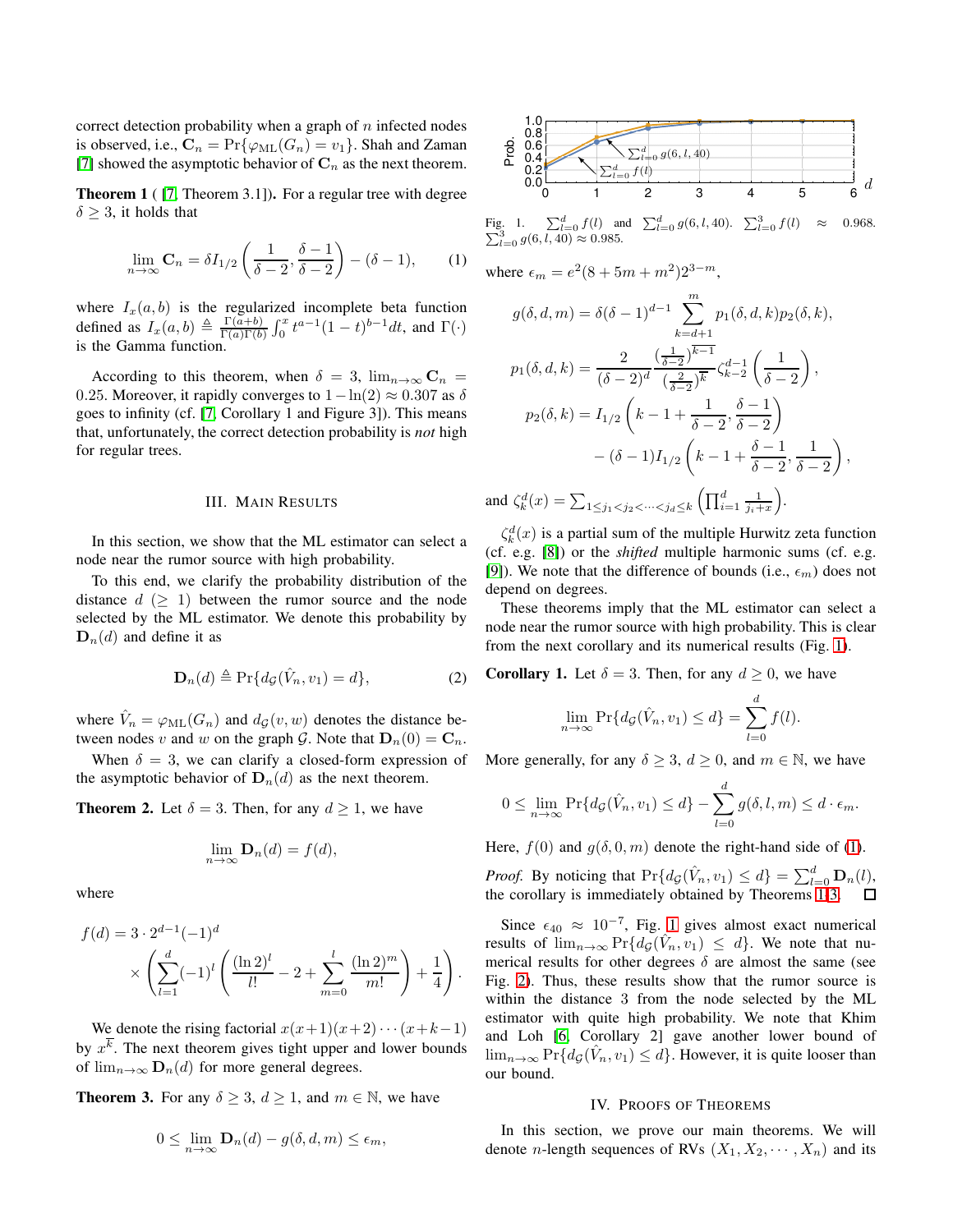

<span id="page-2-0"></span>Fig. 2.  $\sum_{l=0}^{d} f(l)$  (i.e., the case where  $\delta = 3$ ) and  $\sum_{l=0}^{d} g(\delta, l, 40)$  (i.e., the case where  $\delta \geq 4$ ).

realizations  $(x_1, x_2, \dots, x_n)$  by  $X^n$  and  $x^n$ , respectively. For the sake of brevity, we denote  $V(G)$  by V and  $V(G_n)$  by  $V_n$ .

For any node  $v \in V$  of a regular tree with degree  $\delta \geq 3$ , there are  $\delta$  neighbors. Thus, there are  $\delta$  subtrees rooted at these  $\delta$  neighbors with the parent node v. In other words, the regular tree is divided into these  $\delta$  subtrees and node v. Let  $X_i(v)$  be the number of infected nodes in the  $j$ th subtree among those subtrees  $(j = 1, 2 \cdots, \delta)$ . When v is not the rumor source, let  $\delta$ th subtree contain the rumor source  $v_1$ . Note that, if v is an infected node, we have  $\sum_{j=1}^{\delta} X_j(v) = n-1$ . The next lemma is a key lemma to prove our main theorems.

<span id="page-2-1"></span>**Lemma 1.** For node v, let  $\overline{X}(v) = \max_{1 \leq j \leq \delta} \{X_j(v)\}.$  Then, for any node  $v$ , we have

$$
\Pr{\hat{V}_n = v|v \in \mathcal{V}_n, \overline{X}(v) < n/2} = 1, \n\Pr{\hat{V}_n = v|v \in \mathcal{V}_n, \overline{X}(v) = n/2} = 1/2, \n\Pr{\hat{V}_n = v|v \in \mathcal{V}_n, \overline{X}(v) > n/2} = 0.
$$

*Proof.* First of all, we introduce some notations. Let  $R(v, \mathcal{G}_n)$ be the rumor centrality [\[3\]](#page-13-1) of node v in  $\mathcal{G}_n$ ,  $T_w^v$  be the subtree of  $\mathcal{G}_n$  rooted at node w with the ancestor node v,  $|T_w^v|$  be the number of nodes in  $T_w^v$ , and  $\mathcal{N}(v)$  be the set of neighboring nodes of  $v$  in the graph  $G$ . We note that the ML estimator becomes (see. [\[3,](#page-13-1) Section II-C])

$$
\varphi_{\text{ML}}(\mathcal{G}_n) = \operatorname*{argmax}_{v \in \mathcal{V}(\mathcal{G}_n)} R(v, \mathcal{G}_n).
$$

Consider a sub-neighborhood  $\mathcal{N}_l(v) \subseteq \mathcal{N}(v)$ . If  $R(v, \mathcal{G}_n) \geq$  $R(w, \mathcal{G}_n)$  for all  $w \in \mathcal{N}_l(v)$ , then v is called the local rumor center w.r.t.  $\mathcal{N}_l(v)$ . For the local rumor center, we know that (see. [\[10,](#page-13-9) Proposition 1])

• For node v, it holds that  $|T_w^v| \leq \frac{n}{2}$ ,  $\forall w \in \mathcal{N}_l(v) \Leftrightarrow$  Node v is the local rumor center w.r.t.  $\mathcal{N}_l(v)$ .

• Node v is the local rumor center w.r.t.  $\mathcal{N}_l(v) \Rightarrow$  It holds that

$$
R(w', \mathcal{G}_n) < R(v, \mathcal{G}_n), \quad \forall w' \in \bigcup_{w \in \mathcal{N}_l(v)} \{T_w^v \setminus \{w\}\}.
$$

• Node v is the local rumor center w.r.t.  $\mathcal{N}_l(v) \Rightarrow$  There exists at most a node  $w \in \mathcal{N}_l(v)$  such that

$$
R(w,\mathcal{G}_n)=R(v,\mathcal{G}_n),
$$

where the equality holds if and only if

$$
|T_w^v|=\frac{n}{2}.
$$

Thus, for node  $v \in V(\mathcal{G}_n)$ , if it holds that  $|T_w^v| \leq \frac{n}{2}$  for all  $w \in \mathcal{N}(v)$ , there exists at most a node  $w \in \mathcal{N}(v)$  such that

$$
R(w', \mathcal{G}_n) < R(v, \mathcal{G}_n), \ \forall w' \in \mathcal{V}(\mathcal{G}_n) \setminus \{v, w\},
$$

and

$$
R(w, \mathcal{G}_n) = R(v, \mathcal{G}_n),
$$

where the equality holds if and only if

$$
|T_w^v| = \frac{n}{2}.
$$

Hence, if  $\overline{X}(v) < n/2$ , i.e.,  $\max\{|T_w^v|, w \in \mathcal{N}(v)\} < n/2$ , we have

$$
R(w', \mathcal{G}_n) < R(v, \mathcal{G}_n), \ \forall w' \in \mathcal{V}(\mathcal{G}_n) \setminus \{v\}.
$$

Thus, the MAP estimator outputs  $v$ , and hence

$$
\Pr\{\hat{V}_n = v | v \in \mathcal{V}_n, \overline{X}(v) < n/2\} = 1.
$$

If  $\overline{X}(v) = \frac{n}{2}$ , i.e., there exists a  $w \in \mathcal{N}(v)$  such that  $|T_w^v| =$  $\frac{n}{2}$  and  $|T_u^v| < \frac{n}{2}$  for any  $u \in \mathcal{N}(v)$ , we have

$$
R(w', \mathcal{G}_n) < R(v, \mathcal{G}_n), \ \forall w' \in V_n \setminus \{v, w\}.
$$

and

$$
R(w, \mathcal{G}_n) = R(v, \mathcal{G}_n).
$$

Thus, the MAP estimator outputs v with probability  $1/2$ , and hence

$$
\Pr\{\hat{V}_n = v | v \in \mathcal{V}_n, \overline{X}(v) = n/2\} = 1/2.
$$

If  $\overline{X}(v) > n/2$ , i.e.,  $\max\{|T_w^v|, w \in \mathcal{N}(v)\} > n/2$ , then v is not the local rumor center w.r.t.  $\mathcal{N}(v)$ . Hence there exists  $w \in \mathcal{N}(v)$  such that

$$
R(w, G_n) > R(v, G_n).
$$

Then, the MAP estimator does not output  $v$ , and hence

$$
\Pr\{\hat{V}_n = v | v \in \mathcal{V}_n, \overline{X}(v) = n/2\} = 0.
$$

This completes the proof.

 $\Box$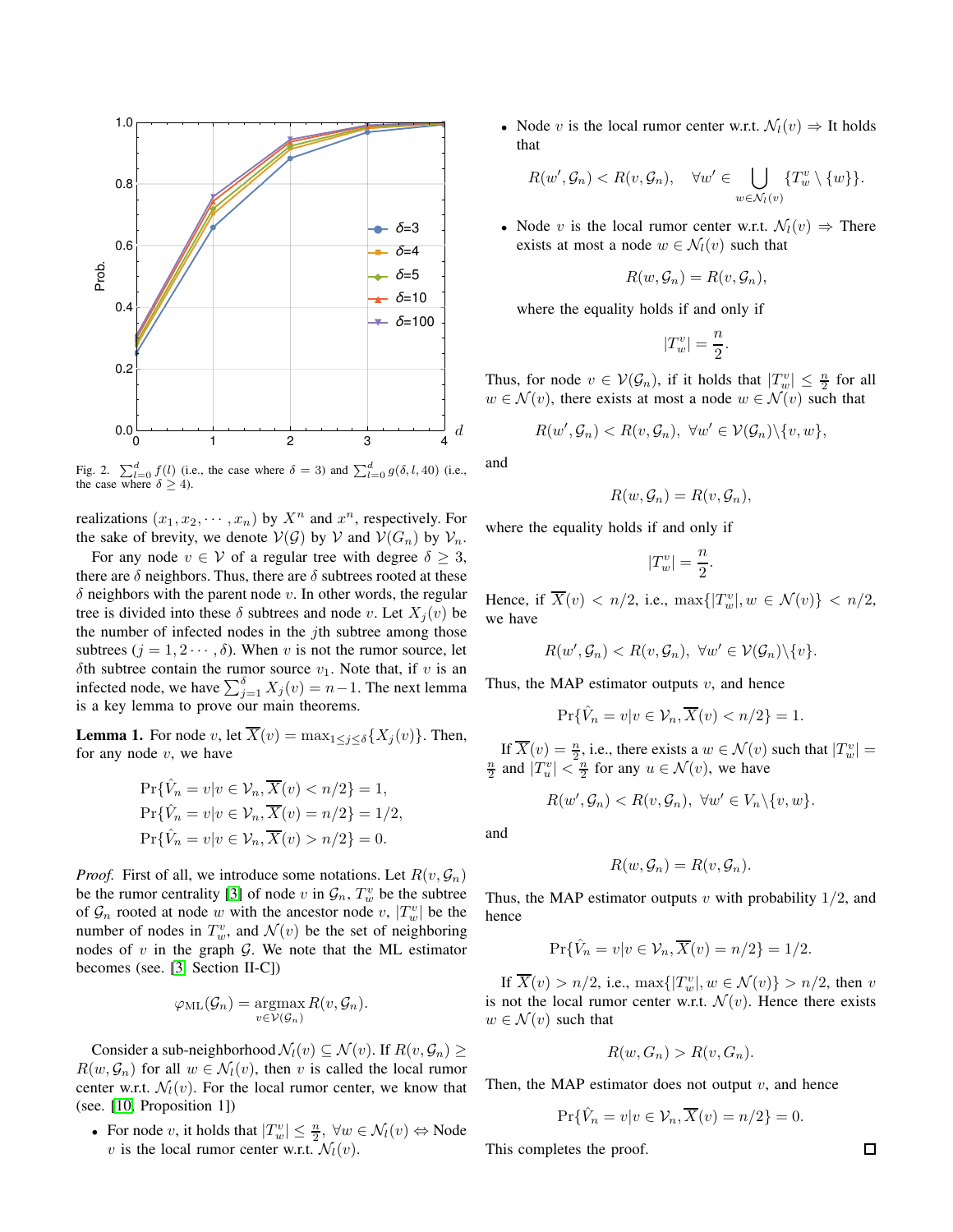We denote the set of nodes with distance  $d \geq 1$  from the rumor source by  $V^{(d)}$ . Note that the number of elements of  $\mathcal{V}^{(d)}$  is  $\delta(\delta - 1)^{d-1}$ . Then,  $\mathbf{D}_n(d)$  can be represented as

$$
\mathbf{D}_{n}(d) = \Pr{\hat{V}_{n} \in \mathcal{V}^{(d)}\}\n= \sum_{v^{(d)} \in \mathcal{V}^{(d)}} \Pr{\hat{V}_{n} = v^{(d)}\}\n= \sum_{v^{(d)} \in \mathcal{V}^{(d)}} \Pr{\{v^{(d)} \in \mathcal{V}_{n}, \hat{V}_{n} = v^{(d)}\}\n= \sum_{v^{(d)} \in \mathcal{V}^{(d)}} \left(\Pr{\{v^{(d)} \in \mathcal{V}_{n}, \hat{V}_{n} = v^{(d)}, \overline{X}(v^{(d)}) < n/2}\}\right)\n+ \Pr{\{v^{(d)} \in \mathcal{V}_{n}, \hat{V}_{n} = v^{(d)}, \overline{X}(v^{(d)}) = n/2\}\n+ \Pr{\{v^{(d)} \in \mathcal{V}_{n}, \hat{V}_{n} = v^{(d)}, \overline{X}(v^{(d)}) > n/2\}}\n= \sum_{v^{(d)} \in \mathcal{V}^{(d)}} \left(\Pr{\{v^{(d)} \in \mathcal{V}_{n}, \overline{X}(v^{(d)}) < n/2}\}\right)\n+ 1/2 \Pr{\{v^{(d)} \in \mathcal{V}_{n}, \overline{X}(v^{(d)}) = n/2\}}\right),
$$
\n(3)

where the last equality comes from Lemma [1.](#page-2-1)

On the other hand, let  $\{V_i\}_{i=1}^{\infty}$  be the sequence of RVs each representing *i*th infected node, where  $V_1 = v_1$  with probability 1. Then, we have  $V_n = \{V_1, V_2, \cdots, V_n\}$ . This implies that the event  $\{v^{(d)} \in V_n\}$  is equal to the event  $\cup_{k=d+1}^n \{V_k = v^{(d)}\}.$ Hence, we have

$$
\Pr\{v^{(d)} \in \mathcal{V}_n, \overline{X}(v^{(d)}) < n/2\} \\
= \Pr\{\cup_{k=d+1}^n \{V_k = v^{(d)}\}, \overline{X}(v^{(d)}) < n/2\} \\
= \Pr\{\cup_{k=d+1}^n \{V_k = v^{(d)}, \overline{X}(v^{(d)}) < n/2\}\} \\
= \sum_{k=d+1}^n \Pr\{V_k = v^{(d)}, \overline{X}(v^{(d)}) < n/2\} \\
= \sum_{k=d+1}^{\lceil n/2 \rceil} \Pr\{V_k = v^{(d)}, \overline{X}(v^{(d)}) < n/2\} \\
= \sum_{k=d+1}^{\lceil n/2 \rceil} \sum_{\substack{n \text{ odd}}} \Pr\{V_k = v^{(d)}, X^{\delta}(v^{(d)}) = x^{\delta}\}, \quad (4)
$$
\n
$$
\max_{1 \le j \le \delta} \{x_j\} < n/2
$$

where  $X^{\delta}(v) = (X_1(v), X_2(v), \cdots, X_{\delta}(v))$ . We also have

$$
\Pr\{v^{(d)} \in \mathcal{V}_n, \overline{X}(v^{(d)}) = n/2\}
$$
\n
$$
= \sum_{k=d+1}^{\lfloor n/2 \rfloor + 1} \sum_{\substack{x^{\delta} : \sum_{j=1}^{\delta} x_j = n-1, \\ \max_{1 \le j \le \delta} \{x_j\} = n/2}} \Pr\{V_k = v^{(d)}, X^{\delta}(v^{(d)}) = x^{\delta}\}.
$$

Thus, we need to obtain closed-form expressions of  $Pr{V_k = v^{(d)}\}$  and  $Pr{X^{\delta}(v^{(d)}) = x^{\delta}|V_k = v^{(d)}\}.$ 

# *A. Closed-Form Expression of*  $Pr{V_k = v^{(d)} }$

Let  $\mathcal{N}(v)$  be the set of neighboring nodes of v in the graph G. Suppose that the set  $\hat{V}$  of nodes are infected with rumor, and any other nodes are not infected. Then, we denote the set of *boundary* nodes which may be infected by the infected nodes  $\hat{V}$  by  $\hat{B}(\hat{V})$ , i.e.,  $\hat{B}(\hat{V}) = \{U_{v \in \hat{V}} \mathcal{N}(v)\}\backslash \hat{V}$ . Let  $\mathcal{S}_n$  be the set of ordered  $n$  nodes on possible paths of infection, i.e.,  $S_n = \{v^n \in \mathcal{V}^n : v_{i+1} \in \mathcal{B}(\{v_1, \dots, v_i\})\}\$ , where  $v^n = (v_1, v_2, \dots, v_n)$ . Since  $\{\tau_{(i,j)}\}_{(i,j)\in \mathcal{E}(\mathcal{G})}$  are independent and these have the memoryless property, an infecting node is uniformly selected from boundary nodes at each step. Hence, we have for any  $v^{n-1} \in S_{n-1}$  and  $v_n \in \mathcal{B}(\lbrace v_1, \cdots, v_{n-1} \rbrace)$ ,

<span id="page-3-2"></span>
$$
\Pr\{V_n = v_n | V^{n-1} = v^{n-1}\} = \frac{1}{|\mathcal{B}(\{v_1, \dots, v_{n-1}\})|}
$$

$$
= \frac{1}{(n-1)\delta - 2(n-2)}.
$$
 (5)

Let  $(v^{(d,0)}, v^{(d,1)}, \cdots, v^{(d,d)})$  be the (shortest) path from the rumor source  $v_1 = v^{(d,0)}$  to  $v^{(d)} = v^{(d,d)}$ . Then, the kth infected node is  $v^{(d)}$  if and only if the following event occurs for some  $j_1, j_2, \cdots, j_{d-1}$  such that  $2 \leq j_1 < \cdots < j_{d-1} \leq$  $k - 1$ :

<span id="page-3-0"></span>
$$
\{V_{j_1} = v^{(d,1)}, V_{j_2} = v^{(d,2)}, \dots, V_{j_d} = v^{(d,d)}\}
$$
  
\n
$$
= \{V_2 \neq v^{(d,1)}, V_3 \neq v^{(d,1)}, \dots, V_{j_1-1} \neq v^{(d,1)}, V_{j_1} = v^{(d,1)},
$$
  
\n
$$
V_{j_1+1} \neq v^{(d,2)}, \dots, V_{j_2-1} \neq v^{(d,2)}, V_{j_2} = v^{(d,2)}, \dots,
$$
  
\n
$$
V_{j_{d-1}+1} \neq v^{(d,d)}, \dots, V_{j_d-1} \neq v^{(d,d)}, V_{j_d} = v^{(d,d)}\}
$$
  
\n
$$
= \bigcap_{i=1}^d \left\{\bigcap_{l=j_{i-1}+1}^{j_i-1} \{V_l \neq v^{(d,i)}\}, V_{j_i} = v^{(d,i)}\right\}
$$
  
\n
$$
= \bigcap_{i=1}^d \mathcal{E}_i,
$$

where  $\mathcal{E}_i = \{ \bigcap_{l=j_{i-1}+1}^{j_i-1} \{V_l \neq v^{(d,i)}\}, V_{j_i} = v^{(d,i)}\}, j_0 = 1$ , and  $j_d = k$ . Hence, we have

<span id="page-3-3"></span><span id="page-3-1"></span>
$$
\Pr\{V_{k} = v^{(d)}\}
$$
\n
$$
= \sum_{2 \leq j_{1} < j_{2} < \cdots < j_{d-1} \leq k-1} \Pr\{\cap_{i=1}^{d} \mathcal{E}_{i}\}
$$
\n
$$
\stackrel{(a)}{=} \sum_{2 \leq j_{1} < j_{2} < \cdots < j_{d-1} \leq k-1} \prod_{i=1}^{d} \Pr\{\mathcal{E}_{i} | \cap_{m=1}^{i-1} \mathcal{E}_{m}\}
$$
\n
$$
\stackrel{(b)}{=} \sum_{2 \leq j_{1} < j_{2} < \cdots < j_{d-1} \leq k-1} \prod_{i=1}^{d} \left(\frac{1}{(j_{i}-1)\delta - 2(j_{i}-2)}\right)
$$
\n
$$
\times \prod_{l=j_{i-1}+1}^{j_{i-1}} \frac{(l-1)\delta - 2(l-2) - 1}{(l-1)\delta - 2(l-2)} \right) \tag{6}
$$
\n
$$
= \sum_{2 \leq j_{1} < j_{2} < \cdots < j_{d-1} \leq k-1} \prod_{i=1}^{d} \left(\frac{1}{(j_{i}-1)\delta - 2(j_{i}-2) - 1}\right)
$$
\n
$$
\times \prod_{l=j_{i-1}+1}^{j_{i}} \frac{(l-1)\delta - 2(l-2) - 1}{(l-1)\delta - 2(l-2)} \right)
$$
\n
$$
= \sum_{2 \leq j_{1} < j_{2} < \cdots < j_{d-1} \leq k-1} \left(\prod_{i=1}^{d} \frac{1}{(j_{i}-1)\delta - 2(j_{i}-2) - 1}\right)
$$
\n
$$
\times \left(\prod_{i=1}^{d} \prod_{l=j_{i-1}+1}^{j_{i}} \frac{(l-1)\delta - 2(l-2) - 1}{(l-1)\delta - 2(l-2)}\right)
$$
\n
$$
= \sum_{2 \leq j_{1} < j_{2} < \cdots < j_{d-1} \leq k-1} \left(\prod_{i=1}^{d} \frac{1}{(j_{i}-1)\delta - 2(j_{i}-2) - 1}\right)
$$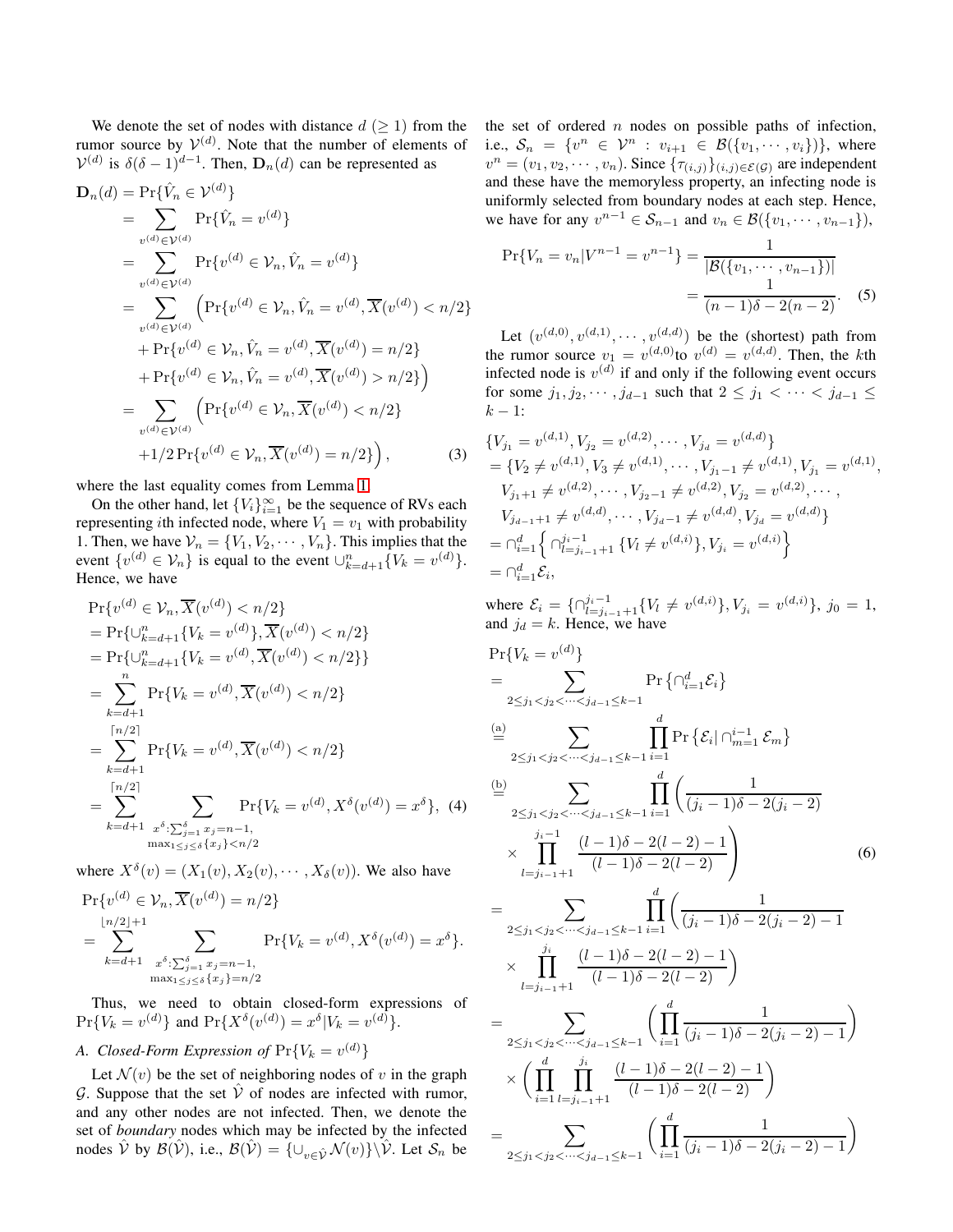$$
\times \prod_{l=2}^{j_{d}} \frac{(l-1)\delta - 2(l-2) - 1}{(l-1)\delta - 2(l-2)}
$$
\n
$$
= \left(\prod_{l=2}^{k} \frac{(l-1)\delta - 2(l-2) - 1}{(l-1)\delta - 2(l-2)}\right)_{2 \leq j_{1} < j_{2} < \cdots < j_{d-1} \leq k-1}
$$
\n
$$
\times \left(\prod_{i=1}^{d} \frac{1}{(j_{i}-1)\delta - 2(j_{i}-2) - 1}\right)
$$
\n
$$
= \left(\prod_{l=2}^{k} \frac{(l-1)\delta - 2(l-2) - 1}{(l-1)\delta - 2(l-2)}\right) \frac{1}{(k-1)\delta - 2(k-2) - 1}
$$
\n
$$
\times \sum_{2 \leq j_{1} < j_{2} < \cdots < j_{d-1} \leq k-1} \left(\prod_{i=1}^{d-1} \frac{1}{(j_{i}-1)\delta - 2(k-2) - 1}\right)
$$
\n
$$
\times \sum_{2 \leq j_{1} < j_{2} < \cdots < j_{d-1} \leq k-1} \left(\prod_{i=1}^{d-1} \frac{1}{(j_{i}-1)\delta - 2(l-2)}\right)
$$
\n
$$
\times \left(\prod_{i=1}^{d-1} \frac{1}{(j_{i}-1)\delta - 2(l-2)}\right)_{2 \leq j_{1} < j_{2} < \cdots < j_{d-1} \leq k-1}
$$
\n
$$
\times \left(\prod_{i=1}^{d-1} \frac{1}{(j_{i}-1)\delta - 2(l-2)}\right)
$$
\n
$$
\times \sum_{2 \leq j_{1} < j_{2} < \cdots < j_{d-1} \leq k-1} \left(\prod_{i=1}^{d-1} \frac{1}{(j_{i}-1)(\delta - 2) + 1}\right)
$$
\n
$$
\frac{\prod_{l=2}^{k-1} (l-1)(\delta - 2) + 2}{\prod_{l=2}^{k-1} (l-1)(\delta - 2) + 2}
$$
\n
$$
\times \sum_{2 \leq j_{1} < j_{2} < \cdots < j_{d-1} \leq k-1} \left(\prod_{i=1}^{d-1} \
$$

$$
\times \sum_{1 \leq j_1 < j_2 < \cdots < j_{d-1} \leq k-2} \left( \prod_{i=1}^{d-1} \frac{1}{j_i + \frac{1}{\delta-2}} \right)
$$
\n
$$
= \frac{2}{(\delta - 2)^d} \frac{\prod_{l=0}^{k-2} \left( l + \frac{1}{\delta - 2} \right)}{\prod_{l=0}^{k-1} \left( l + \frac{2}{\delta - 2} \right)}
$$
\n
$$
\sum_{1 \leq j_1 < j_2 < \cdots < j_{d-1} \leq k-2} \left( \prod_{i=1}^{d-1} \frac{1}{j_i + \frac{1}{\delta - 2}} \right)
$$
\n
$$
= \frac{2}{(\delta - 2)^d} \frac{\left( \frac{1}{\delta - 2} \right)^{\overline{k-1}}}{\left( \frac{2}{\delta - 2} \right)^{\overline{k}}} \zeta_{k-2}^{d-1} \left( \frac{1}{\delta - 2} \right)
$$
\n
$$
= p_1(\delta, d, k), \tag{7}
$$

<span id="page-4-0"></span>where (a) comes from the chain rule of the probability, and (b) comes from Appendix [A.](#page-8-0)

# *B.* Closed-Form Expression of  $Pr\{X^{\delta}(v^{(d)}) = x^{\delta}|V_k = v^{(d)}\}$

Suppose that the kth infected node is  $v_k$  ( $k \ge 2$ ). Since we consider a regular tree,  $v_k$  has  $\delta$  neighboring nodes  $\{v_{k,1}, \dots, v_{k,\delta}\}.$  Let  $Y_j(v_k)$  be the number of infected nodes of the subtree rooted at  $v_{k,j}$  with a parent node  $v_k$  after  $v_k$  is infected. Let the subtree rooted at  $v_{k,\delta}$  contain the rumor source. Then, at the time that  $v_k$  is infected, it holds that  $X_{\delta}(v_k) = k - 1$ . From then on, an infecting node is uniformly selected from boundary nodes at each step. We note that  $X_i(v_k) = Y_i(v_k)$  for all  $j \in \{1, 2, \dots, \delta - 1\}$ , and  $X_{\delta}(v_k) = Y_{\delta}(v_k) + k - 1$ . Then, numbers  $\{Y_j(v_k)\}\$ are drawn according to the Pólya's urn model with  $\delta$  colors balls (cf. [\[3\]](#page-13-1) and [\[10\]](#page-13-9)): Initially,  $b_j$  balls of color  $C_j$   $(j = 1, 2, \dots, \delta)$  are in the urn, where  $b_j = 1$  if  $j \neq \delta$  and  $b_j = (k-1)(\delta-2)+1$  if  $j = \delta$ . At each step, a single ball is uniformly drawn form the urn. Then, the drawn ball is returned with additional  $m = \delta - 2$ balls of the same color. Repeat this drawing process.

 $Y_i(v_k)$  corresponds to the number of times that the balls of color  $C_j$  are drawn. According to [\[11,](#page-13-10) Chap. 4], when the total number of drawing balls is  $n - k$ , the joint distribution of  $Y^{\delta}(v_k) = (Y_1(v_k), \cdots, Y_{\delta}(v_k))$  is given by

<span id="page-4-1"></span>
$$
\Pr\{Y^{\delta}(v_k) = y^{\delta}\}\n= \frac{(n-k)!}{y_1! \cdots y_{\delta}!} \frac{\prod_{j=1}^{\delta} b_j (b_j + m) \cdots (b_j + (y_j - 1)m)}{b(b+m) \cdots (b + (n - k - 1)m)},
$$
\n(8)

where  $b = \sum_{j=1}^{\delta} b_j$  and  $\sum_{j=1}^{\delta} y_j = n - k$ . We note that the above probability only depends on  $n$ ,  $k$  and  $\delta$ .

Now, by definition, we have

<span id="page-4-2"></span>
$$
\Pr\{X^{\delta}(v^{(d)}) = x^{\delta}|V_k = v^{(d)}\}
$$
  
= 
$$
\Pr\{Y^{\delta}(v^{(d)}) = (x_1, x_2, \cdots, x_{\delta-1}, x_{\delta} - k + 1)\}.
$$
 (9)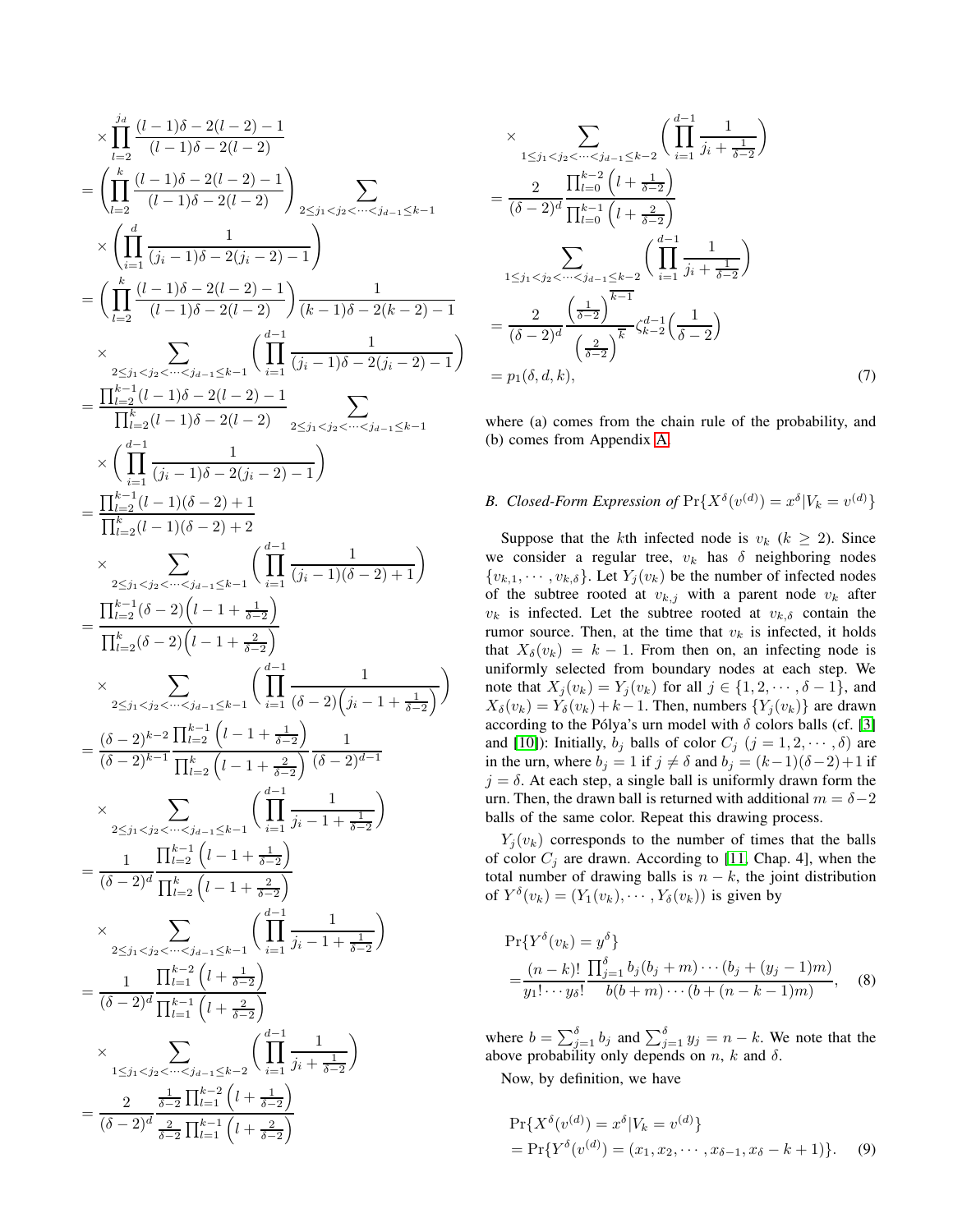## *C. Proof of Theorem [2](#page-1-5)*

When  $\delta = 3$ , according to [\(7\)](#page-4-0), [\(8\)](#page-4-1) and [\(9\)](#page-4-2), we have

$$
\Pr\{V_k = v^{(d)}\} = \frac{2}{(k+1)k} \zeta_{k-2}^{d-1}(1), \quad (10)
$$

$$
\Pr\{X^3(v^{(d)}) = x^3 | V_k = v^{(d)}\} = \frac{\binom{x_3}{k-1}}{\binom{n+1}{k+1}}.\tag{11}
$$

When *n* is odd, we have  $Pr\{v^{(d)} \in V_n, \overline{X}(v) = n/2\} = 0$ . Thus, we only consider the first term of [\(3\)](#page-3-0). According to [\(7\)](#page-4-0),  $(8)$  and  $(9)$ ,  $(4)$  can be represented as

$$
\sum_{k=d+1}^{\lceil n/2 \rceil} \frac{2}{(k+1)k} \zeta_{k-2}^{d-1}(1) \sum_{\substack{x^3:\sum_{i=1}^3 x_i = n-1,\\ \max_{1 \le j \le 3} \{x_j\} < n/2}} \frac{\binom{x_3}{k-1}}{\binom{n+1}{k+1}}}{\binom{n+3}{k+1} \sum_{\substack{n \ge x_i \le n/2 \\ \left\lfloor \frac{n+3}{k+1} \right\rfloor}} \frac{2}{k+1} \zeta_{k-2}^{d-1}(1) \frac{\binom{(n+3)/2}{k+1}}{\binom{n+1}{k+1}}.
$$

where the equality follows since

$$
\sum_{x^3:\sum_{i=1}^3 x_i = n-1, \atop \max_{1 \le j \le 3} \{x_j\} < n/2} x_3 = \sum_{x_3=k-1}^{(n-1)/2} \sum_{\substack{x^2:\sum_{i=1}^3 x_i = n-1, \atop \max_{1 \le j \le 3} \{x_j\} < n/2}} \binom{x_3}{k-1}
$$
\n
$$
= \sum_{x_3=k-1}^{(n-1)/2} \sum_{x_2=(n-1)/2-x_3}^{(n-1)/2} \binom{x_3}{k-1}
$$
\n
$$
= \sum_{x_3=k-1}^{(n-1)/2} (x_3+1) \binom{x_3}{k-1}
$$
\n
$$
= k \sum_{x_3=k-1}^{(n-1)/2} \binom{x_3+1}{k}
$$
\n
$$
= k \binom{(n+3)/2}{k+1}.
$$

Thus, we have

$$
\mathbf{D}_{n}(d) = 3 \cdot 2^{d-1} \sum_{k=d+1}^{(n+1)/2} \frac{2}{k+1} \zeta_{k-2}^{d-1}(1) \frac{\binom{(n+3)/2}{k+1}}{\binom{n+1}{k+1}}.
$$

In a similar way, we have  $D_n(d)$  for even n as follows:

$$
\mathbf{D}_n(d) = 3 \cdot 2^{d-1} \sum_{k=d+1}^{n/2+1} \frac{2}{k+1} \zeta_{k-2}^{d-1}(1)
$$

$$
\times \frac{\binom{n/2+1}{k+1} + \frac{n}{2(n+2)} \binom{n/2+1}{k}}{\binom{n+1}{k+1}}.
$$

## This is because

$$
\sum_{\substack{x^3:\sum_{i=1}^3 x_i = n-1,\\ \max_1 \le j \le 3^{x_j} \ge n/2}} \binom{x_3}{k-1} + \frac{1}{2} \sum_{\substack{x^3:\sum_{i=1}^3 x_i = n-1,\\ \max_1 \le j \le 3^{x_j} \ge n/2}} \binom{x_3}{k-1}
$$
\n
$$
= \sum_{x_3=k-1}^{n/2-1} x_3 \binom{x_3}{k-1} + \sum_{x_3=k-1}^{n/2-1} \binom{x_3}{k-1} + \frac{n}{4} \binom{n/2}{k-1}
$$
\n
$$
= \left( \sum_{x_3=k-1}^{n/2-1} (x_3+1) \binom{x_3}{k-1} \right) + \frac{n}{4} \frac{k}{n/2+1} \binom{n/2+1}{k}
$$
\n
$$
= \left( \sum_{x_3=k-1}^{n/2-1} (x_3+1) \binom{x_3}{k-1} \right) + k \frac{n}{4} \frac{2}{n+2} \binom{n/2+1}{k}
$$
\n
$$
= k \left( \sum_{x_3=k-1}^{n/2-1} \binom{x_3+1}{k} \right) + k \frac{n}{2(n+2)} \binom{n/2+1}{k}
$$
\n
$$
= k \binom{n/2+1}{k+1} + k \frac{n}{2(n+2)} \binom{n/2+1}{k},
$$

where the first equality follows since

$$
\sum_{x^3:\sum_{i=1}^3 x_i = n-1, \atop \max_{1 \le j \le 3} \{x_j\} < n/2} \binom{x_3}{k-1}
$$
\n
$$
= \sum_{x_3=k-1}^{n/2-1} \sum_{\substack{x^2:\sum_{i=1}^3 x_i = n-1, \atop \max_{1 \le j \le 3} \{x_j\} < n/2}} \binom{x_3}{k-1}
$$
\n
$$
= \sum_{x_3=k-1}^{n/2-1} \sum_{x_2=n/2-x_3}^{n/2-1} \binom{x_3}{k-1}
$$
\n
$$
= \sum_{x_3=k-1}^{n/2-1} x_3 \binom{x_3}{k-1},
$$

and

$$
\sum_{x^3:\sum_{i=1}^3 x_i = n-1, \atop \max_{1 \le j \le 3} \{x_j\} = n/2} {x_3 \choose k-1}
$$
\n
$$
= \sum_{x_3=k-1}^{n/2} \sum_{x^2:\sum_{i=1}^3 x_i = n-1, \atop \max_{1 \le j \le 3} \{x_j\} = n/2} {x_3 \choose k-1}
$$
\n
$$
= \sum_{x_3=k-1}^{n/2-1} \sum_{x^2:\sum_{i=1}^3 x_i = n-1, \atop \max_{1 \le j \le 3} \{x_j\} = n/2} {x_3 \choose k-1}
$$
\n
$$
+ \sum_{x^2:\sum_{i=1}^3 x_i = n-1, \atop \max_{1 \le j \le 3} \{x_j\} = n/2, x_3 = n/2} {n/2 \choose k-1}
$$
\n
$$
= \sum_{x_3=k-1}^{n/2-1} \sum_{x^2:\sum_{i=1}^3 x_i = n-1, \atop \max_{1 \le j \le 2} \{x_j\} = n/2} {x_3 \choose k-1}
$$
\n
$$
\sum_{\max_{1 \le j \le 2} \{x_j\} = n/2}^{n/2}
$$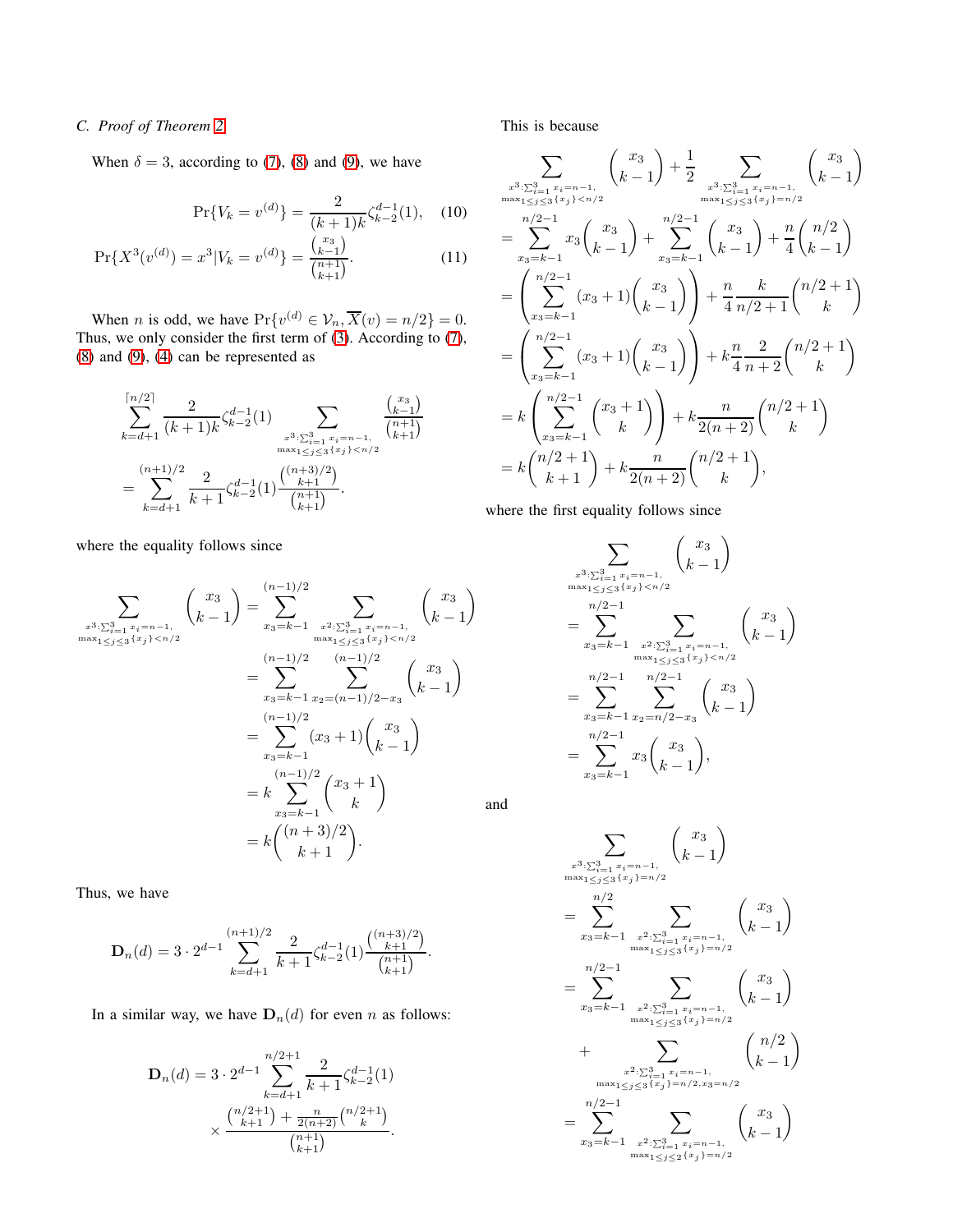+ 
$$
\sum_{x^2:x_1+x_2=n/2-1} {n/2 \choose k-1}
$$
  
= 
$$
\sum_{x_3=k-1}^{n/2-1} 2 {x_3 \choose k-1} + \frac{n}{2} {n/2 \choose k-1}.
$$

Since  $\zeta_k^d(1) = \zeta_{k+1}^d(0) - \zeta_k^{d-1}(1)$  (see Appendix [C\)](#page-9-0), we have

$$
\begin{aligned}\n\zeta_{k-2}^{d-1}(1) &= &\zeta_{k-1}^{d-1}(0) - \zeta_{k-2}^{d-2}(1) \\
&= &\zeta_{k-1}^{d-1}(0) - \zeta_{k-1}^{d-2}(0) + \zeta_{k-2}^{d-3}(1) \\
&= &\zeta_{k-1}^{d-1}(0) - \zeta_{k-1}^{d-2}(0) + \zeta_{k-1}^{d-3}(0) - \zeta_{k-2}^{d-4}(1) \\
&\vdots \\
&= &\sum_{l=1}^d (-1)^{d-l} \zeta_{k-1}^{l-1}(0),\n\end{aligned}
$$

where  $\zeta_{k-1}^0(0) = 1$ . Since it holds [\[12\]](#page-13-11), [\[13\]](#page-14-0) that  $\zeta_{k-1}^{l-1}(0) =$  $\frac{1}{(k-1)!}$   $\begin{bmatrix} k \\ l \end{bmatrix}$ , we have

$$
\zeta_{k-2}^{d-1}(1) = \sum_{l=1}^{d} (-1)^{d-l} \zeta_{k-1}^{l-1}(0)
$$
  
= 
$$
\sum_{l=1}^{d} (-1)^{d-l} \frac{1}{(k-1)!} \begin{bmatrix} k \\ l \end{bmatrix}
$$
  
= 
$$
(-1)^{d-k} \frac{1}{(k-1)!} \sum_{l=1}^{d} (-1)^{k-l} \begin{bmatrix} k \\ l \end{bmatrix}
$$
  
= 
$$
\frac{(-1)^{d+k}}{(k-1)!} \sum_{l=1}^{d} s(k, l),
$$

where  $\begin{bmatrix} k \\ l \end{bmatrix}$  is the *unsigned* Stirling number of the first kind [\[14\]](#page-14-1) and  $s(k, l)$  is the *signed* Stirling number of the first kind [\[14\]](#page-14-1) defined as  $s(k, l) \triangleq (-1)^{k-l} \begin{bmatrix} k \\ l \end{bmatrix}$ . Thus, we have for odd  $n \geq 3$ ,

$$
\mathbf{D}_n(d) = 3 \cdot 2^{d-1} \sum_{k=d+1}^{(n+1)/2} \frac{2}{k+1} \frac{\binom{(n+3)/2}{k+1}}{\binom{n+1}{k+1}} \frac{(-1)^{d+k}}{(k-1)!} \sum_{l=1}^d s(k,l),\tag{12}
$$

and for even  $n \geq 2$ ,

$$
\mathbf{D}_{n}(d) = 3 \cdot 2^{d-1} \sum_{k=d+1}^{n/2+1} \frac{2}{k+1} \frac{\binom{n/2+1}{k+1} + \frac{n}{2(n+2)} \binom{n/2+1}{k}}{\binom{n+1}{k+1}} \times \frac{(-1)^{d+k}}{(k-1)!} \sum_{l=1}^{d} s(k, l). \tag{13}
$$

Now, the well-known Lebesgue's dominated convergence theorem and the fact that

<span id="page-6-2"></span><span id="page-6-1"></span>
$$
\lim_{n \to \infty} \frac{\binom{(n+3)/2}{k+1}}{\binom{n+1}{k+1}} = \frac{1}{2^{k+1}}
$$

and

<span id="page-6-0"></span>
$$
\lim_{n \to \infty} \frac{\binom{n/2+1}{k+1} + \frac{n}{2(n+2)} \binom{n/2+1}{k}}{\binom{n+1}{k+1}} = \frac{1}{2^{k+1}},
$$

implies (see a precise derivation in Appendix [D\)](#page-10-0)

$$
\lim_{n \to \infty} \mathbf{D}_n(d) = 3 \cdot 2^{d-1} \sum_{k=d+1}^{\infty} \frac{1}{2^k} \frac{1}{k+1} \frac{(-1)^{d+k}}{(k-1)!} \sum_{l=1}^d s(k, l).
$$
\n(14)

Thus, we can evaluate the probability as follows:

$$
\lim_{n \to \infty} \mathbf{D}_n(d)
$$
\n
$$
= 3 \cdot 2^{d-1} \sum_{k=d+1}^{\infty} \frac{(-1)^{d+k}}{2^k} \frac{1}{k+1} \frac{1}{(k-1)!} \sum_{l=1}^d s(k, l)
$$
\n
$$
= 3 \cdot 2^{d-1} (-1)^d \sum_{l=1}^d \sum_{k=d+1}^{\infty} \frac{k}{k+1} \frac{(-\frac{1}{2})^k}{k!} s(k, l)
$$
\n
$$
= 3 \cdot 2^{d-1} (-1)^d \sum_{l=1}^d \left( \sum_{k=l}^{\infty} \frac{k}{k+1} \frac{(-\frac{1}{2})^k}{k!} s(k, l) \right)
$$
\n
$$
- \sum_{k=l}^d \frac{k}{k+1} \frac{(-\frac{1}{2})^k}{k!} s(k, l) \right)
$$
\n
$$
\stackrel{(a)}{=} 3 \cdot 2^{d-1} (-1)^d \sum_{l=1}^d \left( (-1)^l \left( \frac{(\ln 2)^l}{l!} - 2 + \sum_{m=0}^l \frac{(\ln 2)^m}{m!} \right) \right)
$$
\n
$$
- \sum_{k=l}^d \frac{k}{k+1} \frac{(-\frac{1}{2})^k}{k!} s(k, l) \right)
$$
\n
$$
= 3 \cdot 2^{d-1} (-1)^d \left( \sum_{l=1}^d (-1)^l \left( \frac{(\ln 2)^l}{l!} - 2 + \sum_{m=0}^l \frac{(\ln 2)^m}{m!} \right) \right)
$$
\n
$$
- \sum_{l=1}^d \sum_{k=l}^d \frac{k}{k+1} \frac{(-\frac{1}{2})^k}{k!} s(k, l) \right)
$$
\n
$$
= 3 \cdot 2^{d-1} (-1)^d \left( \sum_{l=1}^d (-1)^l \left( \frac{(\ln 2)^l}{l!} - 2 + \sum_{m=0}^l \frac{(\ln 2)^m}{m!} \right)
$$
\n
$$
- \sum_{k=1}^d \sum_{l=1}^k \frac{k}{k+1} \frac{(-\frac{1}{2})^k}{k!} s(k, l) \right)
$$
\n<math display="</math>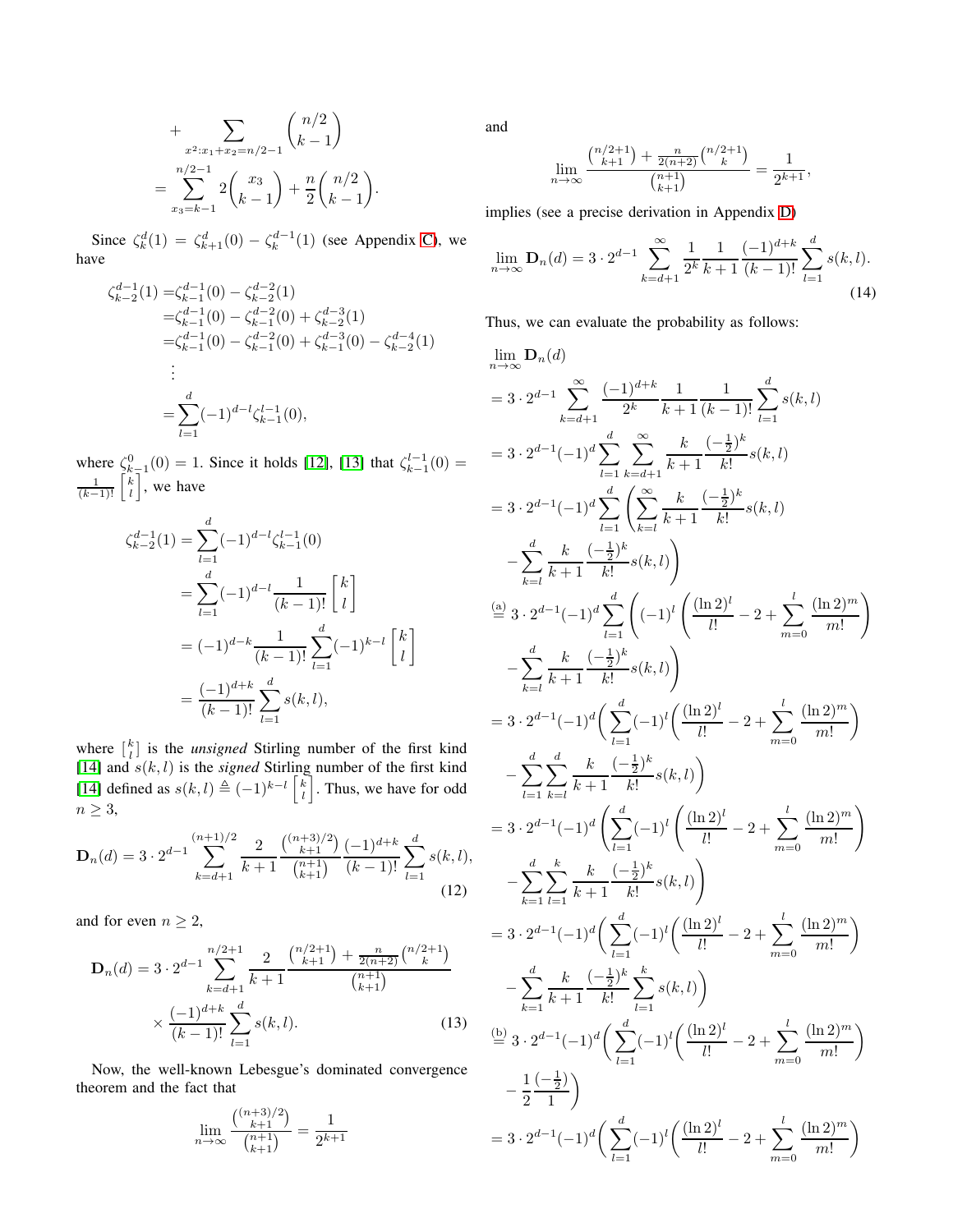$$
+\frac{1}{4}
$$
  
=  $f(d)$ ,

where (a) comes from Appendix [B,](#page-8-1) and (b) follows since  $\sum_{l=1}^{k} s(k, l) = 1$  if  $k = 1$  and  $\sum_{l=1}^{k} s(k, l) = 0$  if  $k \neq 1$ . This completes the proof of Theorem [2.](#page-1-5)

## *D. Proof of Theorem [3](#page-1-1)*

In this section, we denote  $I_{1/2}(k-1+\frac{\delta-1}{\delta-2},\frac{1}{\delta-2})$  by  $I^{(1)}(\delta, k)$  and  $I_{1/2}(k-1+\frac{1}{\delta-2}, \frac{\delta-1}{\delta-2})$  by  $I^{(2)}(\delta, k)$ . Let  $\mathcal{E}_j(v^{(d)}) \triangleq \{X_j(v^{(d)}) < n/2\}$ . Due to [\(3\)](#page-3-0), we have

$$
\Pr\{v^{(d)} \in V_n, \hat{V}_n = v^{(d)}\}
$$
\n
$$
\geq \Pr\{v^{(d)} \in V_n, \overline{X}(v_i^{(d)}) < n/2\}
$$
\n
$$
\geq \Pr\{v^{(d)} \in V_n, \bigcap_{j=1}^{\delta} \mathcal{E}_j(v^{(d)})\}
$$
\n
$$
= \sum_{k=d+1}^{\lceil n/2 \rceil} \Pr\{V_k = v^{(d)}, \bigcap_{j=1}^{\delta} \mathcal{E}_j(v^{(d)})\}
$$
\n
$$
= \sum_{k=d+1}^{\lceil n/2 \rceil} \Pr\{V_k = v^{(d)}\} \Pr\{\bigcap_{j=1}^{\delta} \mathcal{E}_j(v^{(d)}) | V_k = v^{(d)}\}
$$
\n
$$
\geq \sum_{k=d+1}^{\lceil n/2 \rceil} \Pr\{V_k = v^{(d)}\} \Big( \Pr\{\mathcal{E}_\delta(v^{(d)}) | V_k = v^{(d)}\}
$$
\n
$$
- \Pr\{\bigcup_{j=1}^{\delta-1} [\mathcal{E}_j(v^{(d)})]^c | V_k = v^{(d)}\} \Big)
$$
\n
$$
\geq \sum_{k=d+1}^{\lceil n/2 \rceil} \Pr\{V_k = v^{(d)}\} \Big( \Pr\{\mathcal{E}_\delta(v^{(d)}) | V_k = v^{(d)}\}
$$
\n
$$
- \sum_{j=1}^{\delta-1} \Pr\{[\mathcal{E}_j(v^{(d)})]^c | V_k = v^{(d)}\} \Big)
$$
\n
$$
\overset{\text{(b)}}{=} \sum_{k=d+1}^{\lceil n/2 \rceil} \Pr\{V_k = v^{(d)}\} \Big( \Pr\{\mathcal{E}_\delta(v^{(d)}) | V_k = v^{(d)}\} - (\delta - 1)(1 - \Pr\{\mathcal{E}_1(v^{(d)}) | V_k = v^{(d)}\}) \Big), \tag{15}
$$

where (a) comes from the fact that

$$
\Pr\{\cap_{i=1}^m \mathcal{A}_i\} \ge \Pr\{\mathcal{A}_m\} - \Pr\{\cup_{i=1}^{m-1} \mathcal{A}_i^c\},\
$$

and (b) comes from the symmetric property of  $\mathcal{E}_i(v^{(d)})$  for all  $1 \leq i \leq \delta - 1$ . Similarly, by letting  $\mathcal{F}_j(v^{(d)}) \triangleq \{X_j(v^{(d)}) \leq \delta\}$  $n/2$ , we have

$$
\Pr\{v^{(d)} \in \mathcal{V}_n, \hat{V}_n = v^{(d)}\}
$$
\n
$$
\leq \Pr\{v^{(d)} \in \mathcal{V}_n, \overline{X}(v_i^{(d)}) \leq n/2\}
$$
\n
$$
\leq \Pr\{U_{k=d+1}^n V_k = v^{(d)}, \bigcap_{i=1}^{\delta} \mathcal{F}_i(v^{(d)})\}
$$
\n
$$
= \sum_{k=d+1}^{\lfloor n/2 \rfloor + 1} \Pr\{V_k = v^{(d)}, \bigcap_{i=1}^{\delta} \mathcal{F}_i(v^{(d)})\}
$$
\n
$$
= \sum_{k=d+1}^{\lfloor n/2 \rfloor + 1} \Pr\{V_k = v^{(d)}\} \Pr\{\bigcap_{i=1}^{\delta} \mathcal{F}_i(v^{(d)}) | V_k = v^{(d)}\}
$$

$$
\begin{split}\n&= \sum_{k=d+1}^{\lfloor n/2 \rfloor + 1} \Pr\{V_k = v^{(d)}\} \\
&\times \left(1 - \Pr\{\cup_{i=1}^{\delta} [\mathcal{F}_i(v^{(d)})]^c | V_k = v^{(d)}\}\right) \\
&\stackrel{\text{(a)}}{=} \sum_{k=d+1}^{\lfloor n/2 \rfloor + 1} \Pr\{V_k = v^{(d)}\} \\
&\times \left(1 - \sum_{i=1}^{\delta} \Pr\{[\mathcal{F}_i(v^{(d)})]^c | V_k = v^{(d)}\}\right) \\
&\leq \sum_{k=d+1}^{\lfloor n/2 \rfloor + 1} \Pr\{V_k = v^{(d)}\} \left(\Pr\{\mathcal{F}_\delta(v^{(d)}) | V_k = v^{(d)}\}\right) \\
&- (\delta - 1)(1 - \Pr\{\mathcal{F}_1(v^{(d)}) | V_k = v^{(d)}\})\right).\n\end{split} \tag{16}
$$

<span id="page-7-1"></span>where (a) comes from the fact that events  $[\mathcal{F}_1(v^{(d)})]^c$ ,  $[\mathcal{F}_2(v^{(d)})]^c, \cdots, [\mathcal{F}_\delta(v^{(d)})]^c$  are disjoint.

By using the same way as in [\[10,](#page-13-9) Chapter III.B] (see also [\[7,](#page-13-6) Section 4.1.5]), we have (see a precise derivation in Appendix [E\)](#page-11-0)

$$
\lim_{n \to \infty} \Pr \{ \mathcal{E}_1(v^{(d)}) | V_k = v^{(d)} \} = \lim_{n \to \infty} \Pr \{ \mathcal{F}_1(v^{(d)}) | V_k = v^{(d)} \}
$$

$$
= 1 - I^{(1)}(\delta, k), \tag{17}
$$

<span id="page-7-3"></span>
$$
\lim_{n \to \infty} \Pr\{\mathcal{E}_{\delta}(v^{(d)}) | V_k = v^{(d)}\} = \lim_{n \to \infty} \Pr\{\mathcal{F}_{\delta}(v^{(d)}) | V_k = v^{(d)}\}
$$

$$
= I^{(2)}(\delta, k). \tag{18}
$$

According to these equalities, [\(15\)](#page-7-0), [\(16\)](#page-7-1), and the dominated convergence theorem, we have (see a precise derivation in Appendix [F\)](#page-12-0)

<span id="page-7-4"></span><span id="page-7-2"></span>
$$
\lim_{n \to \infty} \mathbf{D}_n(d) = \delta(\delta - 1)^{d-1} \sum_{k=d+1}^{\infty} p_1(\delta, d, k)
$$
  
 
$$
\times (I^{(2)}(\delta, k) - (\delta - 1)I^{(1)}(\delta, k)) \qquad (19)
$$
  
 
$$
\geq g(\delta, d, m), \quad \forall m \in \mathbb{N},
$$

<span id="page-7-0"></span>where  $g(\delta, d, m)$  is a partial sum of [\(19\)](#page-7-2), and the inequality comes from the fact that

$$
0 \le p_1(\delta, d, m)(I^{(2)}(\delta, m) - (\delta - 1)I^{(1)}(\delta, m)), \quad \forall m \in \mathbb{N}.
$$

On the other hand, we have

$$
g(\delta, d, k) - g(\delta, d, k - 1)
$$
  
=  $\delta(\delta - 1)^{d-1} p_1(\delta, d, k) (I^{(2)}(\delta, k) - (\delta - 1) I^{(1)}(\delta, k))$   
 $\stackrel{\text{(a)}}{\leq} I^{(2)}(\delta, k) - (\delta - 1) I^{(1)}(\delta, k)$   
 $\leq I^{(2)}(\delta, k)$   
=  $I_{1/2} \left( k - 1 + \frac{1}{\delta - 2}, \frac{\delta - 1}{\delta - 2} \right)$   
 $\stackrel{\text{(b)}}{\leq} 4e^2 k(k + 1) 2^{-k+1},$ 

where (a) comes from the fact that

$$
1 \ge \Pr\left\{ \bigcup_{i=1}^{\delta(\delta-1)^{d-1}} \{V_m = v_i^{(d)}\} \right\} = \delta(\delta-1)^{d-1} p_1(\delta, d, m),
$$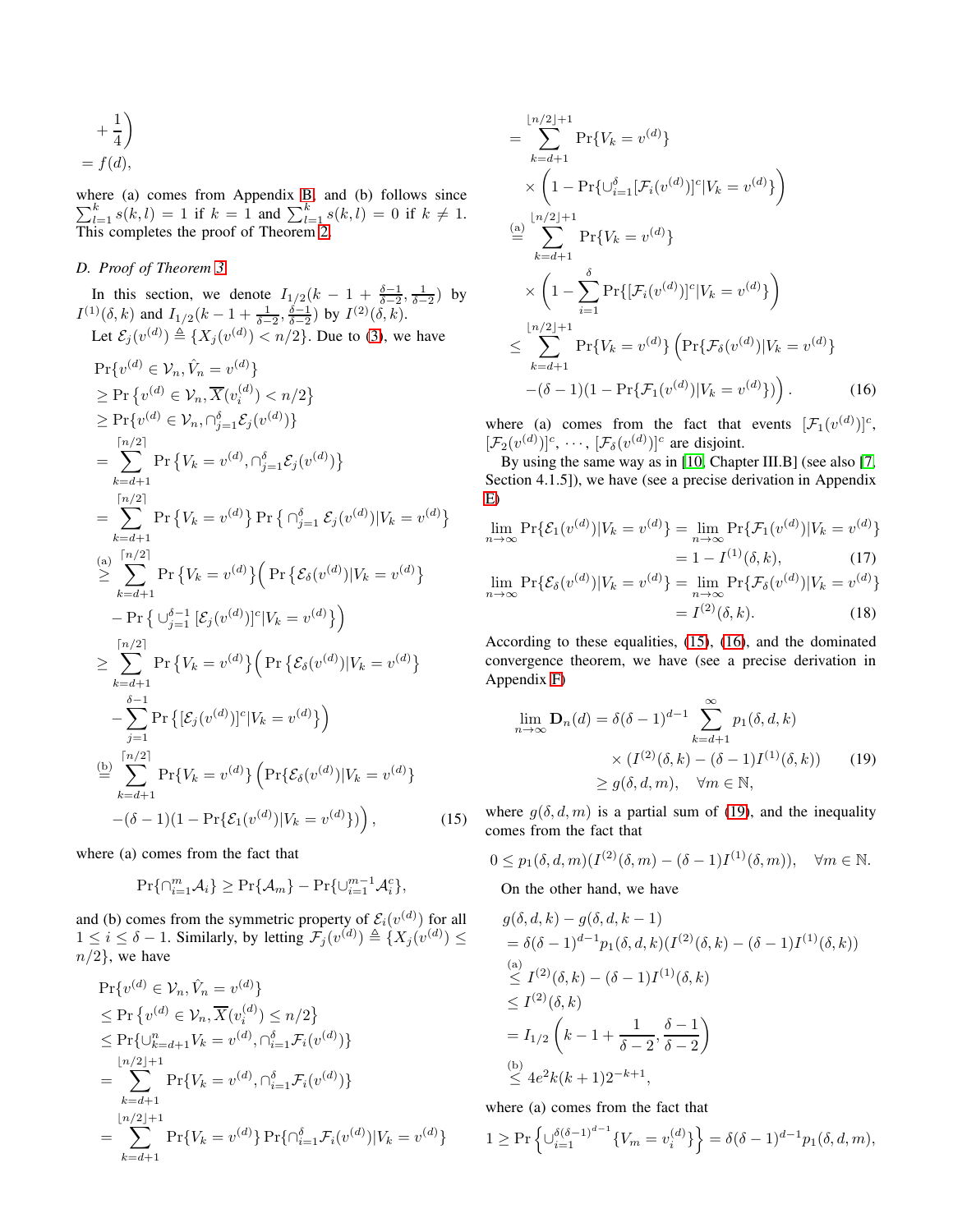and (b) comes from the same (but a bit improved) inequality in [\[7,](#page-13-6) Sect. 4.5]. Thus, for any  $M \ge m + 1$ , we have

$$
g(\delta, d, M) - g(\delta, d, m) = \sum_{k=m+1}^{M} (g(\delta, d, k) - g(\delta, d, k - 1))
$$
  

$$
\leq \sum_{k=m+1}^{M} 4e^2 k(k+1) 2^{-k+1}.
$$

Since  $\lim_{M\to\infty} g(\delta, d, M) = \lim_{n\to\infty} \mathbf{D}_n(d)$ , we have

$$
0 \le \lim_{n \to \infty} \mathbf{D}_n(d) - g(\delta, d, m)
$$
  
= 
$$
\lim_{M \to \infty} g(\delta, d, M) - g(\delta, d, m)
$$
  
= 
$$
\lim_{M \to \infty} (g(\delta, d, M) - g(\delta, d, m))
$$
  

$$
\le \sum_{k=m+1}^{\infty} 4e^2k(k+1)2^{-k+1} = e^2(8+5m+m^2)2^{3-m}.
$$

This completes the proof of Theorem [3.](#page-1-1)

### <span id="page-8-0"></span>APPENDIX A

We have

$$
\Pr\{\mathcal{E}_{i} | \bigcap_{m=1}^{i-1} \mathcal{E}_{m}\}\n= \Pr\left\{\bigcap_{l=j_{i-1}+1}^{j-1} \{V_{l} \neq v^{(d,i)}\}, V_{j_{i}} = v^{(d,i)} \big| \bigcap_{m=1}^{i-1} \mathcal{E}_{m}\right\}\n= \Pr\left\{V_{j_{i}} = v^{(d,i)} \bigg| \bigcap_{l=j_{i-1}+1}^{j_{i-1}} \{V_{l} \neq v^{(d,i)}\}, \bigcap_{m=1}^{i-1} \mathcal{E}_{m}\right\}\n\times \Pr\left\{\bigcap_{l=j_{i-1}+1}^{j_{i-1}} \{V_{l} \neq v^{(d,i)}\} \bigg| \bigcap_{m=1}^{i-1} \mathcal{E}_{m}\right\}\n= \Pr\left\{V_{j_{i}} = v^{(d,i)} \bigg| \bigcap_{l=j_{i-1}+1}^{j_{i-1}} \{V_{l} \neq v^{(d,i)}\}, \bigcap_{m=1}^{i-1} \mathcal{E}_{m}\right\}\n\times \Pr\left\{\{V_{j_{i-1}+1} \neq v^{(d,i)}\}, \dots, \{V_{j_{i-1}} \neq v^{(d,i)}\} \bigg| \bigcap_{m=1}^{i-1} \mathcal{E}_{m}\right\}\n= \Pr\{V_{j_{i}} = v^{(d,i)} \big| \bigcap_{l=j_{i-1}+1}^{j_{i-1}} \{V_{l} \neq v^{(d,i)}\}, \bigcap_{m=1}^{i-1} \mathcal{E}_{m}\n\times \prod_{l=j_{i-1}+1}^{j_{i-1}} \Pr\{V_{l} \neq v^{(d,i)} \big| \bigcap_{m=j_{i-1}+1}^{l-1} \{V_{m} \neq v^{(d,i)}\},\n\cap_{m=1}^{i-1} \mathcal{E}_{m}\n\times \prod_{l=j_{i-1}+1}^{j_{i-1}} \Pr\{V_{l} \neq v^{(d,i)} \big| \bigcap_{m=j_{i-1}+1}^{l-1} \{V_{m} \neq v^{(d,i)}\},\n\tag{20}
$$

On the other hand, we have

$$
Pr{Vi \neq v(d,i) | \bigcap_{m=j_{i-1}+1}^{l-1} \{V_m \neq v(d,i)\}, \bigcap_{m=1}^{i-1} \mathcal{E}_m \}
$$
  
= 
$$
Pr{Vi \neq v(d,i) | \bigcup_{v^{l-1} \in \mathcal{P}_{l,i}} \{V^{l-1} = v^{l-1}\}\}
$$
  
= 
$$
\frac{Pr{Vi \neq v(d,i), \bigcup_{v^{l-1} \in \mathcal{P}_{l,i}} V^{l-1} = v^{l-1}\}}{Pr{Uv^{l-1} \in \mathcal{P}_{l,i}} V^{l-1} = v^{l-1}\}}
$$
  
= 
$$
\frac{\sum_{v^{l-1} \in \mathcal{P}_{l,i}} Pr{Vi \neq v(d,i), V^{l-1} = v^{l-1}\}}{\sum_{v^{l-1} \in \mathcal{P}_{l,i}} Pr{Vl-1 = v^{l-1}\}}
$$
  
= 
$$
\sum_{v^{l-1} \in \mathcal{P}_{l,i}} \frac{Pr{Vi \neq v(d,i) | Vl-1 = v^{l-1} \} Pr{Vl-1 = v^{l-1}\}}
$$
  
= 
$$
\sum_{v^{l-1} \in \mathcal{P}_{l,i}} \frac{Pr{Vi \neq v(d,i) | Vl-1 = v^{l-1} \} Pr{Vl-1 = v^{l-1}\}}
$$

$$
= \sum_{v^{l-1} \in \mathcal{P}_{l,i}} (1 - \Pr\{V_l = v^{(d,i)} | V^{l-1} = v^{l-1}\})
$$
  
 
$$
\times \frac{\Pr\{V^{l-1} = v^{l-1}\}}{\sum_{v^{l-1} \in \mathcal{P}_{l,i}} \Pr\{V^{l-1} = v^{l-1}\}}
$$
  
\n
$$
\stackrel{\text{(a)}}{=} \frac{(l-1)\delta - 2(l-2) - 1}{(l-1)\delta - 2(l-2)} \frac{\sum_{v^{l-1} \in \mathcal{P}_{l,i}} \Pr\{V^{l-1} = v^{l-1}\}}{\sum_{v^{l-1} \in \mathcal{P}_{l,i}} \Pr\{V^{l-1} = v^{l-1}\}}
$$
  
\n
$$
= \frac{(l-1)\delta - 2(l-2) - 1}{(l-1)\delta - 2(l-2)}, \tag{21}
$$

where  $P_{l,i} = \{v^{l-1} \in S_{l-1} : v_{j_h} = v^{(d,h)}, \forall h \in \{1, \cdots, i-1\}$  $1\}$ ,  $v_m \neq v^{(d,i)}$ ,  $\forall m \in \{j_{i-1}+1, \cdots, l-1\}\}$ , and (a) comes from [\(5\)](#page-3-2). Similarly, we have

<span id="page-8-2"></span>
$$
\Pr\{V_{ji} = v^{(d,i)} | \bigcap_{l=j_{i-1}+1}^{j_{i-1}} V_l \neq v^{(d,i)}, \bigcap_{m=1}^{i-1} \mathcal{E}_m\}
$$
\n
$$
= \Pr\{V_{j_i} = v^{(d,i)} | \bigcup_{v^{j_i-1} \in \mathcal{P}_i} \{V^{j_i-1} = v^{j_i-1}\}\}
$$
\n
$$
= \frac{\Pr\{V_{j_i} = v^{(d,i)}, \bigcup_{v^{j_i-1} \in \mathcal{P}_i} \{V^{j_i-1} = v^{j_i-1}\}\}}{\Pr\{\bigcup_{v^{j_i-1} \in \mathcal{P}_i} \{V^{j_i-1} = v^{j_i-1}\}\}}
$$
\n
$$
= \frac{\sum_{v^{j_i-1} \in \mathcal{P}_i} \Pr\{V_{j_i} = v^{(d,i)}, V^{j_i-1} = v^{j_i-1}\}}{\sum_{v^{j_i-1} \in \mathcal{P}_i} \Pr\{V^{j_i-1} = v^{j_i-1}\}}
$$
\n
$$
= \sum_{v^{j_i-1} \in \mathcal{P}_i} \Pr\{V_{j_i} = v^{(d,i)} | V^{j_i-1} = v^{j_i-1}\}
$$
\n
$$
\times \frac{\Pr\{V^{j_i-1} = v^{j_i-1}\}}{\sum_{v^{j_i-1} \in \mathcal{P}_i} \Pr\{V^{j_i-1} = v^{j_i-1}\}}
$$
\n
$$
= \frac{1}{(j_i-1)\delta - 2(j_i-2)}, \tag{22}
$$

where

$$
\mathcal{P}_i \triangleq \{v^{j_i-1} \in \mathcal{S}_{j_i-1} : v_{j_h} = v^{(d,h)} \; \forall h \in \{1, \cdots, i-1\},
$$
  

$$
v_l \neq v^{(d,i)} \; \forall l \in \{j_{i-1}+1, \cdots, j_i-1\} \}.
$$

By substituting  $(21)$  and  $(22)$  into  $(20)$ , we have  $(6)$ .

<span id="page-8-3"></span><span id="page-8-1"></span>APPENDIX B

Let

$$
f_l(z) \triangleq \sum_{k=0}^{\infty} \frac{k-1}{k!} s(k-1,l) z^k,
$$

<span id="page-8-4"></span>where we assume  $s(-1, l) = 0$ . Since

$$
\frac{1}{z}f_l(z) = \frac{1}{z} \sum_{k=0}^{\infty} \frac{k-1}{k!} s(k-1,l) z^k
$$

$$
= \frac{1}{z} \sum_{k=l+1}^{\infty} \frac{k-1}{k!} s(k-1,l) z^k
$$

$$
= \sum_{k=l+1}^{\infty} \frac{k-1}{k!} s(k-1,l) z^{k-1}
$$

$$
= \sum_{k=l}^{\infty} \frac{k}{(k+1)!} s(k,l) z^k
$$

$$
= \sum_{k=l}^{\infty} \frac{k}{k+1} \frac{z^k}{k!} s(k,l),
$$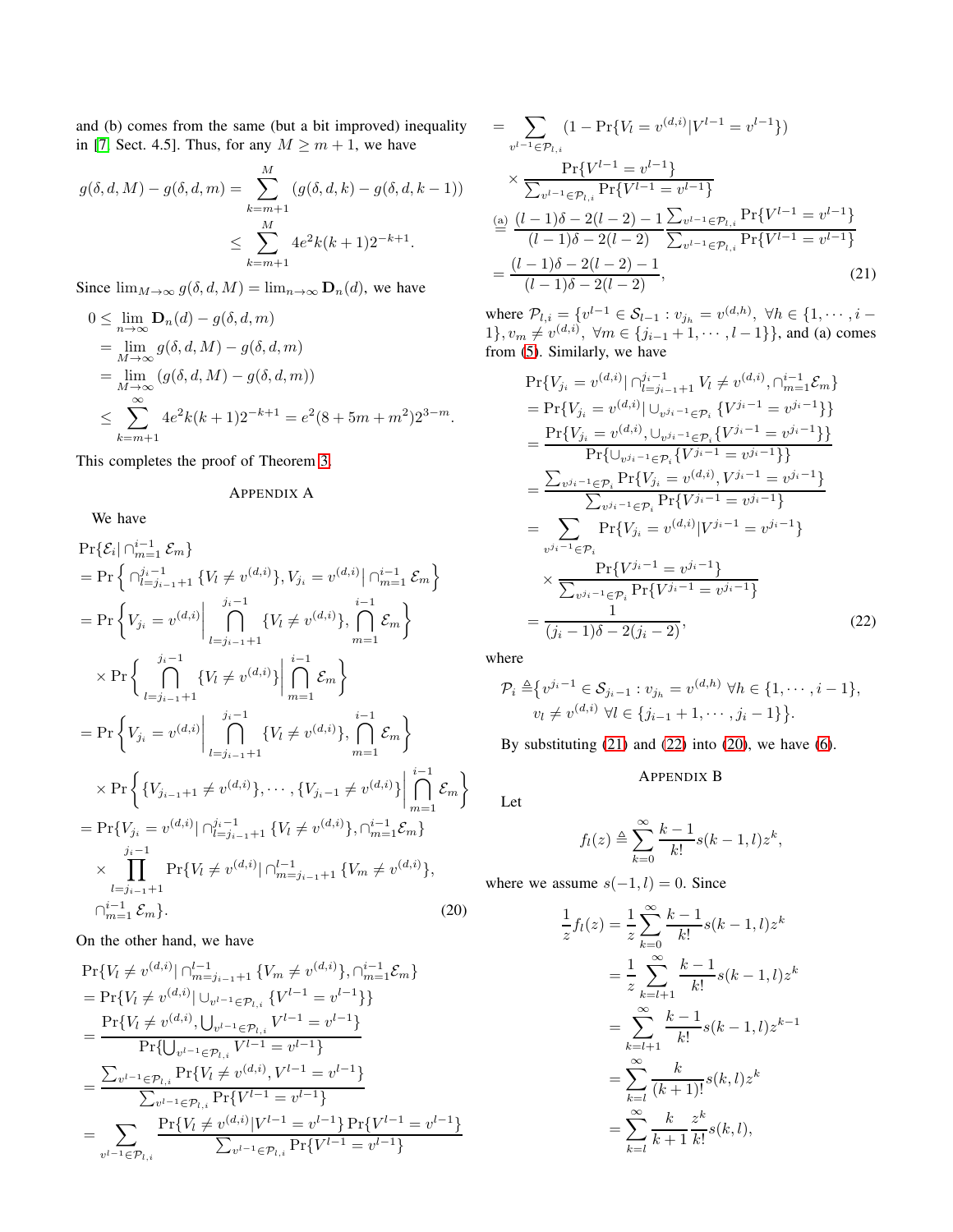we need a closed-form expression of  $\frac{1}{z}f_l(z)$  for  $z = -\frac{1}{2}$ . The generating function of  $f_l(z)$  with respect to l is as follows:

$$
\sum_{l=0}^{\infty} f_l(z)u^l
$$
\n
$$
= \sum_{l=0}^{\infty} \sum_{k=0}^{\infty} \frac{k-1}{k!} s(k-1,l) z^k u^l
$$
\n
$$
= \sum_{k=0}^{\infty} \sum_{l=0}^{\infty} \frac{k-1}{k!} s(k-1,l) u^l z^k
$$
\n
$$
= \sum_{k=0}^{\infty} \sum_{l=0}^{\infty} \frac{k-1}{k!} \left( \sum_{l=0}^{\infty} s(k-1,l) u^l \right) z^k
$$
\n
$$
= \sum_{k=0}^{\infty} \frac{k-1}{k!} u(u-1) \cdots (u-k+2) z^k
$$
\n
$$
= \frac{1}{u+1} + \sum_{k=0}^{\infty} \frac{k-1}{u+1} \frac{u!}{(u-k+1)!} z^k
$$
\n
$$
= \frac{1}{u+1} + \sum_{k=0}^{\infty} \frac{k-1}{u+1} \frac{1}{k!} \frac{(u+1)!}{(u-k+1)!} z^k
$$
\n
$$
= \frac{1}{u+1} + \sum_{k=0}^{\infty} \frac{k-1}{u+1} {u+1 \choose k} z^k
$$
\n
$$
= \frac{1}{u+1} + \sum_{k=0}^{\infty} \frac{k}{u+1} {u+1 \choose k} z^k
$$
\n
$$
- \sum_{k=0}^{\infty} \frac{1}{u+1} {u+1 \choose k} z^k
$$
\n
$$
= \sum_{k=0}^{\infty} \frac{1}{u+1} {u+1 \choose k} z^k
$$
\n
$$
= \sum_{k=0}^{\infty} \frac{1}{u+1} {u+1 \choose k} z^k
$$
\n
$$
= \frac{1}{u+1} + z \sum_{k=0}^{\infty} {u \choose k} z^k - \sum_{k=0}^{\infty} \frac{1}{u+1} {u+1 \choose k} z^k
$$
\n
$$
= \frac{1}{u+1} + z(1+z)^u - \frac{(1+z)^{u+1}}{u+1}
$$
\n
$$
= \frac{1}{u+1} + z(1
$$

$$
+(-1)^{l}\left(1-(1+z)\sum_{m=0}^{l}\frac{(-\ln(1+z))^{m}}{m!}\right)u^{l},
$$

where (a) follows since  $\sum_{l=0}^{\infty} s(k-1, l)u^{l} = u(u-1)\cdots(u-1)$  $(k+2)$ , (b) comes from the fact that  $u(u-1)\cdots(u-k+2) = 0$ if  $k \leq 1$ , (c) comes from the generating function with respect to  $z$  (see e.g. [\[14\]](#page-14-1)), and (d) comes from the generating function with respect to  $u$  (see e.g. [\[14\]](#page-14-1)). Since two formal power series are equal if and only if their coefficients are the same, we have

$$
f_l(z) = z \frac{(\ln(1+z))^l}{l!} + (-1)^l \left(1 - (1+z) \sum_{m=0}^l \frac{(-\ln(1+z))^m}{m!} \right).
$$

Thus, we have

$$
\frac{1}{z}f_l(z) = \frac{(\ln(1+z))^l}{l!} + (-1)^l \left(\frac{1}{z} - \frac{1+z}{z} \sum_{m=0}^l \frac{(-\ln(1+z))^m}{m!}\right).
$$

Especially, when  $z = -\frac{1}{2}$ , we have

$$
- 2f_l(-1/2)
$$
  
=  $\frac{(\ln(1/2))^l}{l!} + (-1)^l \left( -2 + \sum_{m=0}^l \frac{(-\ln(1/2))^m}{m!} \right)$   
=  $(-1)^l \frac{(\ln 2)^l}{l!} + (-1)^l \left( -2 + \sum_{m=0}^l \frac{(\ln 2)^m}{m!} \right)$   
=  $(-1)^l \left( \frac{(\ln 2)^l}{l!} - 2 + \sum_{m=0}^l \frac{(\ln 2)^m}{m!} \right)$ .  
APPENDIX C

We note that

<span id="page-9-0"></span>
$$
\zeta_k^d(0) = \sum_{1 \le j_1 < j_2 < \cdots j_d \le k} \frac{1}{j_1 j_2 \cdots j_d}.
$$

and

$$
\zeta_k^d(1) = \sum_{1 \le j_1 < j_2 < \dots < j_d \le k} \frac{1}{(j_1 + 1) \cdots (j_d + 1)}.
$$

Thus, we have

$$
\zeta_k^d(1)
$$
\n
$$
= \sum_{j_1=1}^{k-d+1} \sum_{j_2=j_1+1}^{k-d+2} \cdots \sum_{j_i=j_{i-1}+1}^{k-d+i} \cdots \sum_{j_d=j_{d-1}+1}^{k-d+d}
$$
\n
$$
\times \frac{1}{(j_1+1)\cdots(j_d+1)}
$$
\n
$$
= \sum_{j_1=1}^{k-d+1} \sum_{j_2=j_1+1}^{k-d+2} \cdots \sum_{j_i=j_{i-1}+1}^{k-d+i} \cdots \sum_{j_d=j_{d-1}+1}^{k-d+d}
$$
\n
$$
\times \frac{1}{(j_1+1)\cdots(j_d+1)}
$$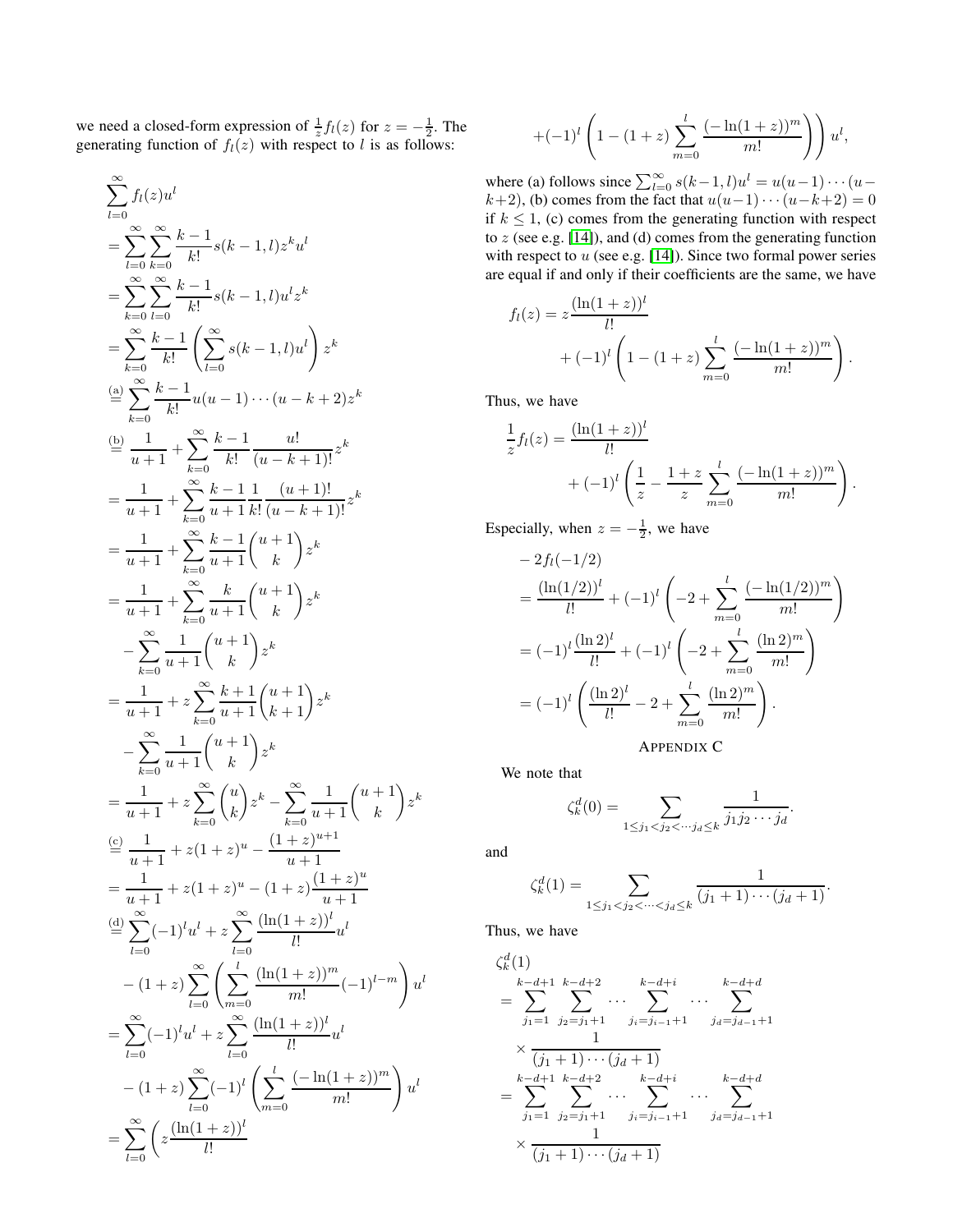$$
+\sum_{j_1=0}^{0}\sum_{j_2=j_1+1}^{k-d+2} \cdots \sum_{j_i=j_{i-1}+1}^{k-d+i} \cdots \sum_{j_d=j_{d-1}+1}^{k-d+d} \times \frac{(-1)^{k-d+2}}{(j_1+1)\cdots(j_d+1)} \\-\sum_{j_1=0}^{0}\sum_{j_2=j_1+1}^{k-d+2} \cdots \sum_{j_i=j_{i-1}+1}^{k-d+i} \cdots \sum_{j_d=j_{d-1}+1}^{k-d+d} \\-\sum_{j_1=0}^{k-d+1}\sum_{j_2=j_1+1}^{k-d+2} \cdots \sum_{j_i=0}^{k-d+i} \cdots \sum_{j_1=0}^{k-d+d} \\-\sum_{j_1=0}^{k-d+1}\sum_{j_2=j_1+1}^{k-d+2} \cdots \sum_{j_i=j_{i-1}+1}^{k-d+i} \cdots \sum_{j_d=j_{d-1}+1}^{k-d+d} \\-\sum_{j_2=1}^{k-d+2} \cdots \sum_{j_i=j_{i-1}+1}^{k-d+i} \cdots \sum_{j_d=j_d-1}^{k-d+d} \\-\sum_{j_1=1}^{k-d+2} \sum_{j_2=j_1}^{k-d+2} \sum_{j_3=j_2+1}^{k-d+3} \cdots \sum_{j_i=j_{i-1}+1}^{k-d+d} \\-\sum_{j_1=1}^{k-d+2} \sum_{j_2=j_1}^{k-d+i} \cdots \sum_{j_2=1}^{k-d+i} \cdots \sum_{j_i=j_{i-1}+1}^{k-d+d} \\-\sum_{j_2=1}^{k-d+2} \cdots \sum_{j_i=j_{i-1}+1}^{k-d+i} \sum_{j_d=j_{d-1}+1}^{k-d+d} \\-\sum_{j_1=1}^{k+d+2} \sum_{j_2=j_1+1}^{k-d+i} \cdots \sum_{j_d=j_{d-1}+1}^{k-d+d} \\-\sum_{j_1=1}^{k+1-d+1} \sum_{j_2=j_1+1}^{k-d+i} \sum_{j_3=j_2}^{k-d+i} \cdots \sum_{j_d=j_{d-1}+1}^{k-d+d} \\-\sum_{j_1=1}^{k+1-d+1} \sum_{j_2=j_1+1}^{k-d+2} \sum_{j_i=j_{i-1}+1}^{k+d+i} \cdots \
$$

## <span id="page-10-0"></span>APPENDIX D

In order to show the equation [\(14\)](#page-6-0), we use the next lemma (cf. e.g. [\[15\]](#page-14-2)).

<span id="page-10-1"></span>**Lemma 2** (Dominated convergence theorem). Let  $f_1, f_2, \cdots$ :  $\mathbb{N} \to \mathbb{R}$  be a sequence of real-valued functions on positive integers N such that

$$
f_n(k)
$$
 convergence as  $n \to \infty$ ,  $\forall k \in \mathbb{N}$ .

Suppose that there is  $g : \mathbb{N} \to \mathbb{R}$  such that

$$
\begin{aligned} &\sum_{k=1}^{\infty}g(k)<\infty,\\ &|f_n(k)|\leq g(k),\quad \forall n,k\in\mathbb{N}. \end{aligned}
$$

Then, we have

$$
\lim_{n \to \infty} \sum_{k=1}^{\infty} f_n(k) = \sum_{k=1}^{\infty} \lim_{n \to \infty} f_n(k).
$$

We note that

$$
\Pr\{v^{(d)} \in \mathcal{V}_n, \overline{X}(v^{(d)}) < n/2\}
$$
\n
$$
= \sum_{k=d+1}^{\lceil n/2 \rceil} \Pr\{V_k = v^{(d)}, \overline{X}(v^{(d)}) < n/2\}
$$
\n
$$
\stackrel{\text{(a)}}{=} \sum_{k=1}^{\lceil n/2 \rceil} \Pr\{V_k = v^{(d)}, \overline{X}(v^{(d)}) < n/2\}
$$
\n
$$
\stackrel{\text{(b)}}{=} \sum_{k=1}^{\infty} \Pr\{V_k = v^{(d)}, \overline{X}(v^{(d)}) < n/2\},
$$

where (a) follows since  $Pr{V_k = v^{(d)}\} = 0$  for any  $k \le d$ , and (b) comes from the fact that if  $v^{(d)}$  is the kth infected node  $(k \geq \lceil n/2 \rceil + 1)$ , it must hold that  $X(v^{(d)}) \geq n/2$ . We also note that

$$
\Pr\{v^{(d)} \in \mathcal{V}_n, \overline{X}(v^{(d)}) = n/2\}
$$
\n
$$
= \sum_{k=d+1}^{\lfloor n/2 \rfloor + 1} \Pr\{V_k = v^{(d)}, \overline{X}(v^{(d)}) = n/2\}
$$
\n
$$
= \sum_{k=1}^{\lfloor n/2 \rfloor + 1} \Pr\{V_k = v^{(d)}, \overline{X}(v^{(d)}) = n/2\}
$$
\n
$$
\stackrel{\text{(a)}}{=} \sum_{k=1}^{\infty} \Pr\{V_k = v^{(d)}, \overline{X}(v^{(d)}) = n/2\},
$$

where (a) comes from the fact that if  $v^{(d)}$  is the kth infected node ( $k \geq \lfloor n/2 \rfloor + 2$ ), it must hold that  $X(v^{(d)}) > n/2$ . Thus, we have

$$
\mathbf{D}_{n}(d) = \sum_{v^{(d)} \in \mathcal{V}^{(d)}} \left( \Pr\{v^{(d)} \in \mathcal{V}_{n}, \overline{X}(v^{(d)}) < n/2\} \right. \\
 \left. + 1/2 \Pr\{v^{(d)} \in \mathcal{V}_{n}, \overline{X}(v^{(d)}) = n/2\} \right) \\
= \sum_{v^{(d)} \in \mathcal{V}^{(d)}} \sum_{k=1}^{\infty} \left( \Pr\{V_{k} = v^{(d)}, \overline{X}(v^{(d)}) < n/2\} \right. \\
 \left. + 1/2 \Pr\{V_{k} = v^{(d)}, \overline{X}(v^{(d)}) = n/2\} \right),
$$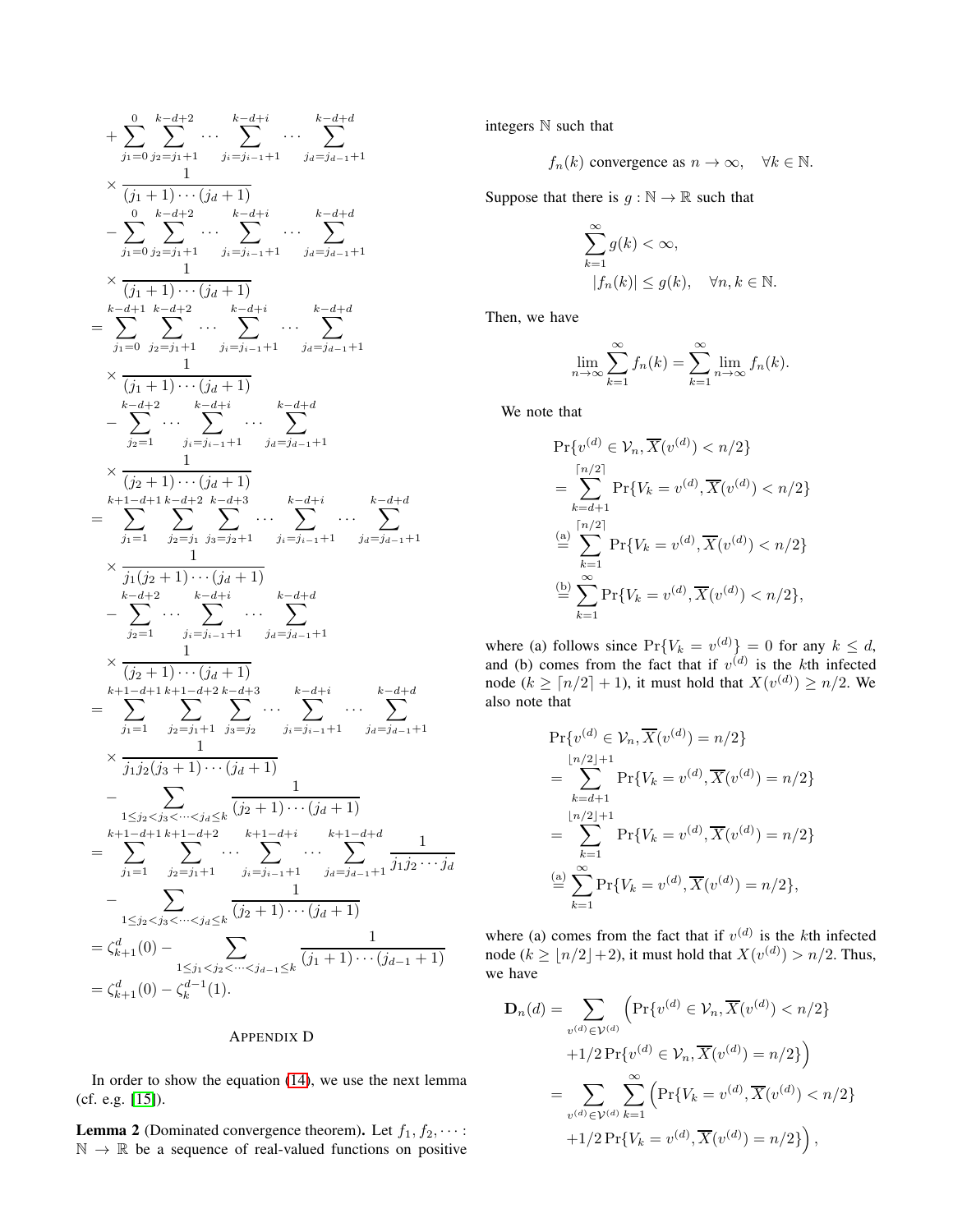By noticing that  $Pr{V_k = v^{(d)}\}$  does not depend on n (see By noticing that [\(7\)](#page-4-0)), we can set

$$
f_n(k) = \Pr\{V_k = v^{(d)}, \overline{X}(v^{(d)}) < n/2\} \\
+ 1/2 \Pr\{V_k = v^{(d)}, \overline{X}(v^{(d)}) = n/2\}, \\
g(k) = \Pr\{V_k = v^{(d)}\}.
$$

Then, we have

$$
|f_n(k)| = \Pr\{V_k = v^{(d)}, \overline{X}(v^{(d)}) < n/2\}
$$
\n
$$
+ 1/2 \Pr\{V_k = v^{(d)}, \overline{X}(v^{(d)}) = n/2\}
$$
\n
$$
\leq \Pr\{V_k = v^{(d)}\} \left(\Pr\{\overline{X}(v^{(d)}) < n/2|V_k = v^{(d)}\} + 1/2 \Pr\{\overline{X}(v^{(d)}) = n/2|V_k = v^{(d)}\}\right)
$$
\n
$$
\leq \Pr\{V_k = v^{(d)}\} \Pr\{\overline{X}(v^{(d)}) \leq n/2|V_k = v^{(d)}\}
$$
\n
$$
\leq g(k).
$$

We also have

$$
\sum_{k=1}^{\infty} g(k) = \sum_{k=1}^{\infty} \Pr\{V_k = v^{(d)}\}
$$

$$
= \Pr\left\{\bigcup_{k=1}^{\infty} \{V_k = v^{(d)}\}\right\}
$$

$$
\leq 1.
$$

Thus, according to Lemma [2,](#page-10-1) we have

$$
\lim_{n \to \infty} \mathbf{D}_n(d)
$$
\n
$$
= \lim_{n \to \infty} \sum_{v^{(d)} \in \mathcal{V}^{(d)}} \sum_{k=1}^{\infty} \left( \Pr\{V_k = v^{(d)}, \overline{X}(v^{(d)}) = n/2 \} + 1/2 \Pr\{V_k = v^{(d)}, \overline{X}(v^{(d)}) = n/2 \} \right)
$$
\n
$$
= \lim_{n \to \infty} \sum_{v^{(d)} \in \mathcal{V}^{(d)}} \sum_{k=1}^{\infty} f_n(k)
$$
\n
$$
= \sum_{v^{(d)} \in \mathcal{V}^{(d)}} \lim_{k=1}^{\infty} \sum_{n \to \infty}^{\infty} f_n(k)
$$
\n
$$
= \sum_{v^{(d)} \in \mathcal{V}^{(d)}} \sum_{k=1}^{\infty} \lim_{n \to \infty} f_n(k)
$$
\n
$$
= \sum_{v^{(d)} \in \mathcal{V}^{(d)}} \sum_{k=d+1}^{\infty} \lim_{n \to \infty} f_n(k).
$$
\n(23)

On the other hand, according to [\(12\)](#page-6-1) and [\(13\)](#page-6-2), we have for odd  $n \geq 3$ ,

$$
f_n(k) = \frac{2}{k+1} \frac{\binom{(n+3)/2}{k+1}}{\binom{n+1}{k+1}} \frac{(-1)^{d+k}}{(k-1)!} \sum_{l=1}^d s(k,l),
$$

and for even  $n \geq 2$ ,

$$
f_n(k) = \frac{2}{k+1} \frac{\binom{n/2+1}{k+1} + \frac{n}{2(n+2)} \binom{n/2+1}{k}}{\binom{n+1}{k+1}} \frac{(-1)^{d+k}}{(k-1)!} \sum_{l=1}^d s(k, l).
$$

$$
\lim_{n \to \infty} \frac{\binom{(n+3)/2}{k+1}}{\binom{n+1}{k+1}} = \frac{1}{2^{k+1}}
$$

and

$$
\lim_{n \to \infty} \frac{\binom{n/2+1}{k+1} + \frac{n}{2(n+2)} \binom{n/2+1}{k}}{\binom{n+1}{k+1}} = \frac{1}{2^{k+1}},
$$

we have

$$
\lim_{n \to \infty} f_n(k) = \frac{1}{2^k} \frac{1}{k+1} \frac{(-1)^{d+k}}{(k-1)!} \sum_{l=1}^d s(k, l).
$$

By substituting this identity into [\(23\)](#page-11-1), we have [\(14\)](#page-6-0).

#### <span id="page-11-0"></span>APPENDIX E

We consider the Pólya's urn model with 2 colors balls: Initially,  $b_j$  balls of color  $C_j$   $(j = 1, 2)$  are in the urn. At each step, a single ball is uniformly drawn form the urn. Then, the drawn ball is returned with additional  $m$  balls of the same color. Repeat this drawing process n times. Let  $\tilde{Y}_j$  denote the number of balls of the color  $C_j$  in the urn at the end of time n. Let  $Y_j$  denote the number of times that the balls of color  $C_i$  are drawn after *n* draws.

According to [\[7,](#page-13-6) Theorem 4.1], we have the next theorem.

# <span id="page-11-2"></span>Theorem 4.

$$
\frac{\tilde{Y}_1}{b_1 + b_2 + n \cdot m} \xrightarrow{\text{a.s.}} Y \ (n \to \infty),
$$

where  $b_1 + b_2 + n \cdot m$  is the total number of balls in the urn at the end of time  $n$ , and  $Y$  is a Beta random variable with parameters  $b_1/m$  and  $b_2/m$ . That is for  $x \in [0,1]$ ,

$$
\Pr\{Y \le x\} = I_x\left(\frac{b_1}{m}, \frac{b_2}{m}\right).
$$

We immediately have the next corollary.

<span id="page-11-3"></span>Corollary 2.

$$
\frac{Y_1}{n} \xrightarrow{\text{a.s.}} Y,
$$

where Y is the same Beta random variable as that of Theorem [4.](#page-11-2)

<span id="page-11-1"></span>*Proof.*  $Y_1$  can be written as

$$
Y_1 = \frac{\tilde{Y}_1 - b_1}{m}
$$

.

.

Thus, according Theorem [4,](#page-11-2) we have

$$
\frac{Y_1}{n} = \frac{\tilde{Y}_1 - b_1}{m \cdot n}
$$
  
= 
$$
\frac{\tilde{Y}_1}{m \cdot n} - \frac{b_1}{m \cdot n}
$$
  
= 
$$
\frac{\tilde{Y}_1}{b_1 + b_2 + n \cdot m} - \frac{b_1}{m \cdot n} - \frac{b_1}{m \cdot n}
$$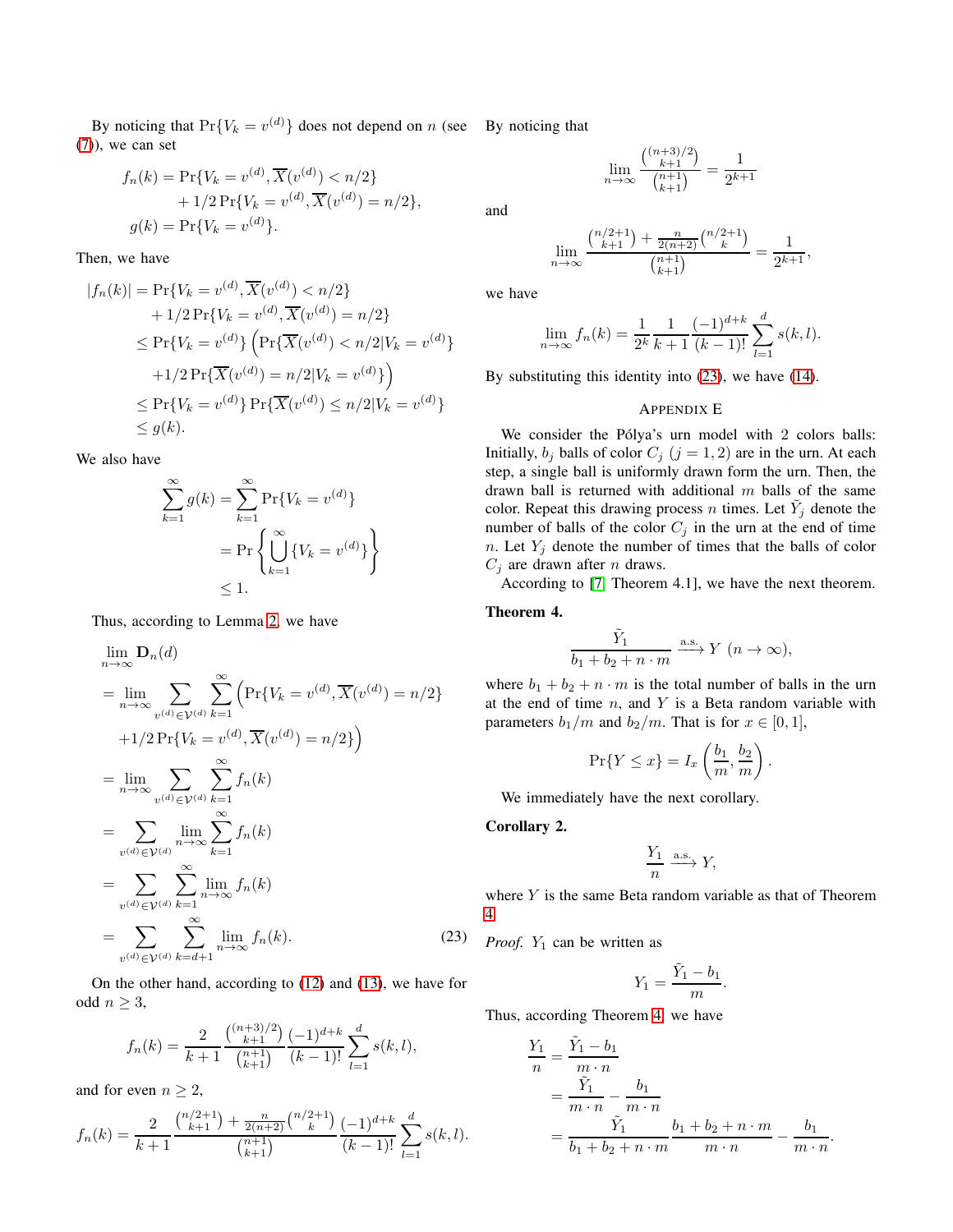Since  $\frac{b_1+b_2+n\cdot m}{m\cdot n} \to 1$  and  $\frac{b_1}{m\cdot n} \to 0$  as  $n \to \infty$ , we have

$$
\frac{Y_1}{n} = \frac{\tilde{Y}_1}{b_1 + b_2 + n \cdot m} \cdot \frac{b_1 + b_2 + n \cdot m}{m \cdot n} - \frac{b_1}{m \cdot n}
$$

$$
\xrightarrow{\text{a.s.}} Y.
$$

This completes the proof.

After  $v^{(d)}$  is infected kth,  $X_1(v^{(d)})$  can be regarded as the Pólya's urn model with the following settings:  $Y_1 = X_1(v^{(d)})$ ,  $Y_2 = \sum_{j=2}^{\delta} X_j(v^{(d)}) - k + 1, b_1 = 1, b_2 = (k-1)(\delta-2) + \delta - 1,$ and  $m = \delta - 2$ . Here, we assume that the total number of drawing balls is  $n - k$ . Then, according to Corollary [2,](#page-11-3) we have

$$
\frac{X_1(v^{(d)})}{n} = \frac{Y_1}{n} = \frac{Y_1}{n-k} \frac{n-k}{n} \xrightarrow{\text{a.s.}} Y,
$$

where Y is a Beta random variable with parameters  $1/(\delta - 2)$ and  $k - 1 + (\delta - 1)/(\delta - 2)$ . Thus, we have

$$
\lim_{n \to \infty} \Pr \{ \mathcal{E}_1(v^{(d)}) | V_k = v^{(d)} \}
$$
\n
$$
= \lim_{n \to \infty} \Pr \{ X_1(v^{(d)}) < n/2 | V_k = v^{(d)} \}
$$
\n
$$
= \lim_{n \to \infty} \Pr \{ X_1(v^{(d)}) / n < 1/2 | V_k = v^{(d)} \}
$$
\n
$$
= \Pr \{ Y < 1/2 \}
$$
\n
$$
= I_{1/2} \left( \frac{1}{\delta - 2}, k - 1 + \frac{\delta - 1}{\delta - 2} \right)
$$
\n
$$
= 1 - I_{1/2} \left( k - 1 + \frac{\delta - 1}{\delta - 2}, \frac{1}{\delta - 2} \right). \tag{24}
$$

Similarly, we have

$$
\lim_{n \to \infty} \Pr \{ \mathcal{F}_1(v^{(d)}) | V_k = v^{(d)} \}
$$
\n
$$
= \lim_{n \to \infty} \Pr \{ X_1(v^{(d)}) \le n/2 | V_k = v^{(d)} \}
$$
\n
$$
= \Pr \{ Y \le 1/2 \}
$$
\n
$$
= 1 - I_{1/2} \left( k - 1 + \frac{\delta - 1}{\delta - 2}, \frac{1}{\delta - 2} \right). \tag{25}
$$

Due to [\(24\)](#page-12-1) and [\(25\)](#page-12-2), we have [\(17\)](#page-7-3).

On the other hand, after  $v^{(d)}$  is infected kth,  $X_{\delta}(v^{(d)})$  can be regarded as the Pólya's urn model with the following settings:  $Y_1 = X_{\delta}(v^{(d)}) - k + 1, Y_2 = \sum_{j=1}^{\delta-1} X_j(v^{(d)}), b_1 = (k-1)(\delta-1)$  $2) + 1$ ,  $b_2 = \delta - 1$ , and  $m = \delta - 2$ . Here, we assume that the total number of drawing balls is  $n - k$ . Then, according to Corollary [2,](#page-11-3) we have

$$
\frac{X_{\delta}(v^{(d)})}{n} = \frac{Y_1 + k - 1}{n} = \frac{Y_1 + k - 1}{n - k} \frac{n - k}{n} \xrightarrow{\text{a.s.}} Y,
$$

where Y is a Beta random variable with parameters  $k - 1 +$  $1/(\delta - 2)$  and  $(\delta - 1)/(\delta - 2)$ . Thus, we have

$$
\lim_{n \to \infty} \Pr{\mathcal{E}_{\delta}(v^{(d)}) | V_k = v^{(d)} } \n= \lim_{n \to \infty} \Pr{X_{\delta}(v^{(d)}) < n/2 | V_k = v^{(d)} } \n= \lim_{n \to \infty} \Pr{X_{\delta}(v^{(d)}) / n < 1/2 | V_k = v^{(d)} } \n= \Pr{Y < 1/2} \n= I_{1/2} \left( k - 1 + \frac{1}{\delta - 2}, \frac{\delta - 1}{\delta - 2} \right)
$$
\n(26)

Similarly, we have

 $\Box$ 

<span id="page-12-3"></span>
$$
\lim_{n \to \infty} \Pr \{ \mathcal{F}_{\delta}(v^{(d)}) | V_k = v^{(d)} \}
$$
\n
$$
= \lim_{n \to \infty} \Pr \{ X_{\delta}(v^{(d)}) \le n/2 | V_k = v^{(d)} \}
$$
\n
$$
= \Pr \{ Y \le 1/2 \}
$$
\n
$$
= I_{1/2} \left( k - 1 + \frac{1}{\delta - 2}, \frac{\delta - 1}{\delta - 2} \right). \tag{27}
$$

Due to [\(26\)](#page-12-3) and [\(27\)](#page-12-4), we have [\(18\)](#page-7-4).

#### <span id="page-12-4"></span><span id="page-12-0"></span>APPENDIX F

According to [\(15\)](#page-7-0) and [\(16\)](#page-7-1), it holds that

$$
\mathbf{D}_{n}(d)
$$
\n
$$
= \sum_{v^{(d)} \in \mathcal{V}^{(d)}} \Pr\{v^{(d)} \in \mathcal{V}_{n}, \hat{V}_{n} = v^{(d)}\}
$$
\n
$$
\leq \sum_{v^{(d)} \in \mathcal{V}^{(d)}} \sum_{k=d+1}^{\lceil n/2 \rceil} \Pr\{V_{k} = v^{(d)}\} \left(\Pr\{\mathcal{E}_{\delta}(v^{(d)}) | V_{k} = v^{(d)}\} - (\delta - 1)(1 - \Pr\{\mathcal{E}_{1}(v^{(d)}) | V_{k} = v^{(d)}\})\right),
$$

<span id="page-12-1"></span>and

$$
\mathbf{D}_{n}(d)
$$
\n
$$
= \sum_{v^{(d)} \in \mathcal{V}^{(d)}} \Pr\{v^{(d)} \in \mathcal{V}_{n}, \hat{V}_{n} = v^{(d)}\}
$$
\n
$$
\geq \sum_{v^{(d)} \in \mathcal{V}^{(d)}} \sum_{k=d+1}^{\lfloor n/2 \rfloor + 1} \Pr\{V_{k} = v^{(d)}\} \left(\Pr\{\mathcal{F}_{\delta}(v^{(d)}) | V_{k} = v^{(d)}\}\right)
$$
\n
$$
-(\delta - 1)(1 - \Pr\{\mathcal{F}_{1}(v^{(d)}) | V_{k} = v^{(d)}\})\right).
$$

<span id="page-12-2"></span>For  $k \leq \lceil n/2 \rceil$ , we set

$$
f_n(k) = \Pr\{V_k = v^{(d)}\} \left( \Pr\{ \mathcal{E}_{\delta}(v^{(d)}) | V_k = v^{(d)} \} - (\delta - 1)(1 - \Pr\{ \mathcal{E}_1(v^{(d)}) | V_k = v^{(d)} \}) \right).
$$

For  $k \geq \lfloor n/2 \rfloor + 1$ , we set  $f_n(k) = 0$ . On the other hand, we set

$$
g(k) = \delta \Pr{V_k = v^{(d)} }.
$$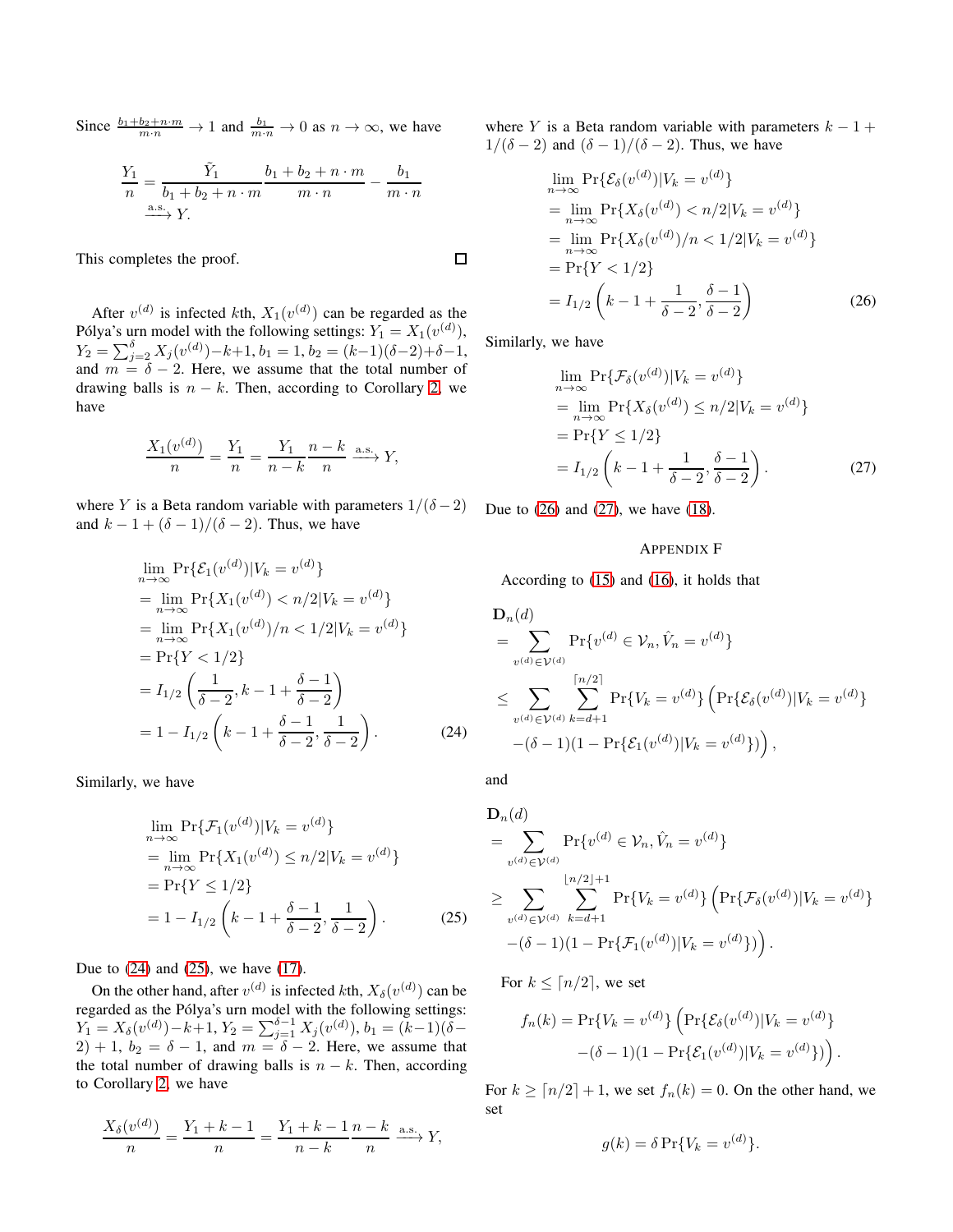Obviously, for  $k \geq \lceil n/2 \rceil + 1$ , it holds that  $|f_n(k)| \leq g(k)$ . On the other hand, for  $k \leq \lceil n/2 \rceil$ , we have

$$
|f_n(k)| = \Pr\{V_k = v^{(d)}\} \left| \Pr\{\mathcal{E}_{\delta}(v^{(d)}) | V_k = v^{(d)}\}\right|
$$
  

$$
- (\delta - 1)(1 - \Pr\{\mathcal{E}_1(v^{(d)}) | V_k = v^{(d)}\}) \right|
$$
  

$$
\leq \Pr\{V_k = v^{(d)}\} \left( \left| \Pr\{\mathcal{E}_{\delta}(v^{(d)}) | V_k = v^{(d)}\}\right|
$$
  

$$
+ \left| (\delta - 1)(1 - \Pr\{\mathcal{E}_1(v^{(d)}) | V_k = v^{(d)}\}) \right| \right)
$$
  

$$
\leq \delta \Pr\{V_k = v^{(d)}\}
$$
  

$$
= g(k).
$$

We also have

$$
\sum_{k=1}^{\infty} g(k) = \delta \sum_{k=d+1}^{\infty} \Pr\{V_k = v^{(d)}\}
$$

$$
= \delta \Pr \left\{ \bigcup_{k=1}^{\infty} \{V_k = v^{(d)}\} \right\}
$$

$$
\leq \delta.
$$

Thus, according to Lemma [2,](#page-10-1) we have

$$
\limsup_{n \to \infty} \mathbf{D}_n(d)
$$
\n
$$
\leq \lim_{n \to \infty} \sum_{v^{(d)} \in \mathcal{V}^{(d)}} \sum_{k=d+1}^{\lceil n/2 \rceil} \Pr\{V_k = v^{(d)}\}
$$
\n
$$
\times \left( \Pr\{\mathcal{E}_{\delta}(v^{(d)}) | V_k = v^{(d)} \} - (\delta - 1)(1 - \Pr\{\mathcal{E}_1(v^{(d)}) | V_k = v^{(d)} \}) \right)
$$
\n
$$
= \sum_{v^{(d)} \in \mathcal{V}^{(d)}} \lim_{n \to \infty} \sum_{k=1}^{\lceil n/2 \rceil} \Pr\{V_k = v^{(d)}\}
$$
\n
$$
\times \left( \Pr\{\mathcal{E}_{\delta}(v^{(d)}) | V_k = v^{(d)} \} - (\delta - 1)(1 - \Pr\{\mathcal{E}_1(v^{(d)}) | V_k = v^{(d)} \}) \right)
$$
\n
$$
= \sum_{v^{(d)} \in \mathcal{V}^{(d)}} \lim_{n \to \infty} \sum_{k=1}^{\lceil n/2 \rceil} f_n(k)
$$
\n
$$
= \sum_{v^{(d)} \in \mathcal{V}^{(d)}} \lim_{k \to \infty} \sum_{k=1}^{\infty} f_n(k)
$$
\n
$$
= \sum_{v^{(d)} \in \mathcal{V}^{(d)}} \sum_{k=1}^{\infty} \lim_{n \to \infty} f_n(k)
$$
\n
$$
= \sum_{v^{(d)} \in \mathcal{V}^{(d)}} \sum_{k=d+1}^{\infty} \lim_{n \to \infty} f_n(k).
$$
\n(28)

For  $k \leq \lfloor n/2 \rfloor + 1$ , we set

$$
h_n(k) = \Pr\{V_k = v^{(d)}\} \left( \Pr\{\mathcal{F}_{\delta}(v^{(d)}) | V_k = v^{(d)}\} - (\delta - 1)(1 - \Pr\{\mathcal{F}_1(v^{(d)}) | V_k = v^{(d)}\}) \right).
$$

For  $k \geq |n/2| + 2$ , we set  $h_n(k) = 0$ . Then, we have  $|h_n(k)| \leq g(k).$ 

Thus, according to Lemma [2,](#page-10-1) we have

$$
\lim_{n \to \infty} \inf \mathbf{D}_n(d) \n\geq \lim_{n \to \infty} \sum_{v^{(d)} \in \mathcal{V}^{(d)}} \sum_{k=d+1}^{\lfloor n/2 \rfloor + 1} \Pr\{V_k = v^{(d)}\} \n\times \left( \Pr\{\mathcal{F}_{\delta}(v^{(d)}) | V_k = v^{(d)} \} \n- (\delta - 1)(1 - \Pr\{\mathcal{F}_1(v^{(d)}) | V_k = v^{(d)} \}) \right) \n= \sum_{v^{(d)} \in \mathcal{V}^{(d)}} \lim_{n \to \infty} \sum_{k=1}^{\lfloor n/2 \rfloor + 1} \Pr\{V_k = v^{(d)}\} \n\times \left( \Pr\{\mathcal{F}_{\delta}(v^{(d)}) | V_k = v^{(d)} \} \n- (\delta - 1)(1 - \Pr\{\mathcal{F}_1(v^{(d)}) | V_k = v^{(d)} \}) \right) \n= \sum_{v^{(d)} \in \mathcal{V}^{(d)}} \lim_{n \to \infty} \sum_{k=1}^{\lfloor n/2 \rfloor + 1} h_n(k) \n= \sum_{v^{(d)} \in \mathcal{V}^{(d)}} \lim_{n \to \infty} \sum_{k=1}^{\infty} h_n(k) \n= \sum_{v^{(d)} \in \mathcal{V}^{(d)}} \sum_{k=1}^{\infty} \lim_{n \to \infty} h_n(k) \n= \sum_{v^{(d)} \in \mathcal{V}^{(d)}} \sum_{k=d+1}^{\infty} \lim_{n \to \infty} h_n(k).
$$
\n(29)

According to [\(17\)](#page-7-3) and [\(18\)](#page-7-4), we have

$$
\lim_{n \to \infty} f_n(k) = \lim_{n \to \infty} h_n(k)
$$
  
=  $p_1(\delta, d, k)(I^{(2)}(\delta, k) - (\delta - 1)I^{(1)}(\delta, k)).$ 

Substituting this identity into [\(28\)](#page-13-12) and [\(29\)](#page-13-13), we have [\(19\)](#page-7-2).

#### <span id="page-13-13"></span>**REFERENCES**

- <span id="page-13-5"></span>[1] T. Matsuta and T. Uyematsu, "Probability distributions of the distance between the rumor source and its estimation on regular trees," in *Proc. 37th Symp. on Inf. Theory and its Apps.*, Dec. 2014, pp. 605–610.
- <span id="page-13-0"></span>[2] N. T. J. Bailey, *The Mathematical Theory of Infectious Diseases and Its Applications*. London, U.K.: Griffin, 1975.
- <span id="page-13-1"></span>[3] D. Shah and T. Zaman, "Rumors in a network: Who's the culprit?" *IEEE Trans. Inf. Theory*, vol. 57, no. 8, pp. 5163–5181, Aug. 2011.
- <span id="page-13-2"></span>[4] R. Pastor-Satorras and A. Vespignani, "Epidemic spreading in scale-free networks," *Phys. Rev. Lett.*, vol. 86, pp. 3200–3203, Apr. 2001.
- <span id="page-13-3"></span>[5] R. M. May and A. L. Lloyd, "Infection dynamics on scale-free networks," *Phys. Rev. E*, vol. 64, p. 066112, Nov. 2001.
- <span id="page-13-4"></span>[6] J. Khim and P. Loh, "Confidence sets for the source of a diffusion in regular trees," *IEEE Trans. on Netw. Sci. Eng.*, vol. 4, no. 1, pp. 27–40, Jan 2017.
- <span id="page-13-12"></span><span id="page-13-6"></span>[7] D. Shah and T. Zaman, "Finding rumor sources on random trees," *Operations Research*, vol. 64, no. 3, pp. 736–755, Feb. 2016.
- <span id="page-13-7"></span>[8] M. R. Murty and K. Sinha, "Multiple Hurwitz zeta functions," *Proc. Symp. in Pure Math.*, vol. 75, pp. 135–156, 2006.
- <span id="page-13-8"></span>[9] M. Hoffman, "Multiple harmonic series," *Pacific Journal of Math.*, vol. 152, no. 2, pp. 275–290, Feb. 1992.
- <span id="page-13-9"></span>[10] W. Dong, W. Zhang, and C. W. Tan, "Rooting out the rumor culprit from suspects," *Arxiv preprint [arXiv:1301.6312](http://arxiv.org/abs/1301.6312)*, May. 2013.
- <span id="page-13-10"></span>[11] N. L. Johnson and S. Kotz, *Urn Models and Their Application: An Approach to Modern Discrete Probability Theory*. Wiley New York, 1977.
- <span id="page-13-11"></span>[12] V. Adamchik, "On Stirling numbers and Euler sums," *Journal of Computational and Applied Math.*, vol. 79, no. 1, pp. 119–130, 1997.